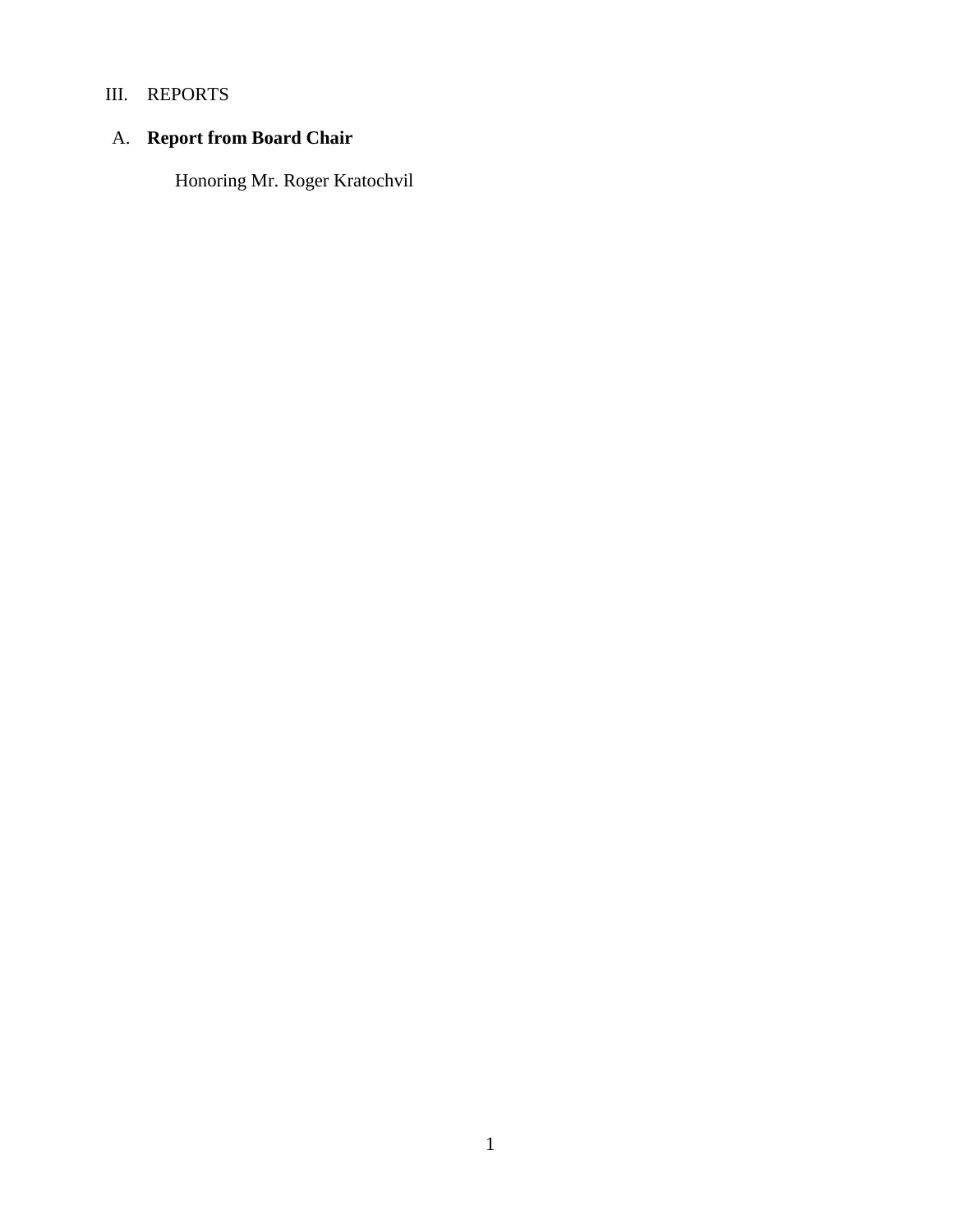#### B. **Committee Reports**

## **Executive/Planning Committee**

Mr. Rene Hutchinson, Chair Mr. Joe Dively Dr. Jan Spivey Gilchrist Mr. Kristopher Goetz

#### **Board Relations Committee**

Mr. Daniel Caulkins, Chair Dr. Jan Spivey Gilchrist Ms. Catie Witt

#### **Finance/Audit Committee**

Mr. Kristopher Goetz, Chair Mr. Timothy Burke Mr. Rene Hutchinson

### **Academic and Student Affairs Committee**

Dr. Jan Spivey Gilchrist, Chair Mr. Joe Dively Ms. Catie Witt

## **Board Regulations**

Executive/Planning Committee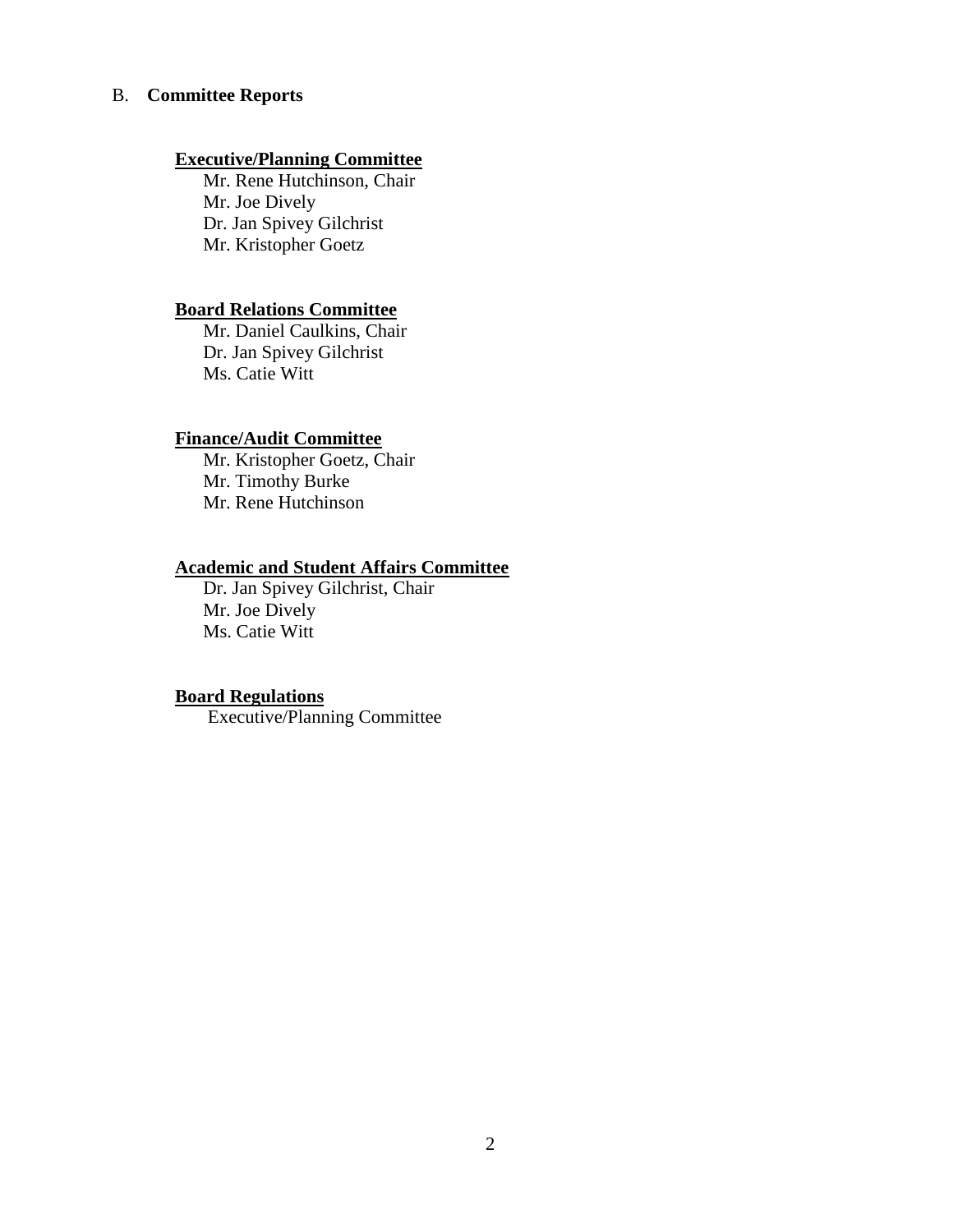# IV. ACTION ITEMS

# **A. Approval of Minutes**

January 22, 2016 Board Meeting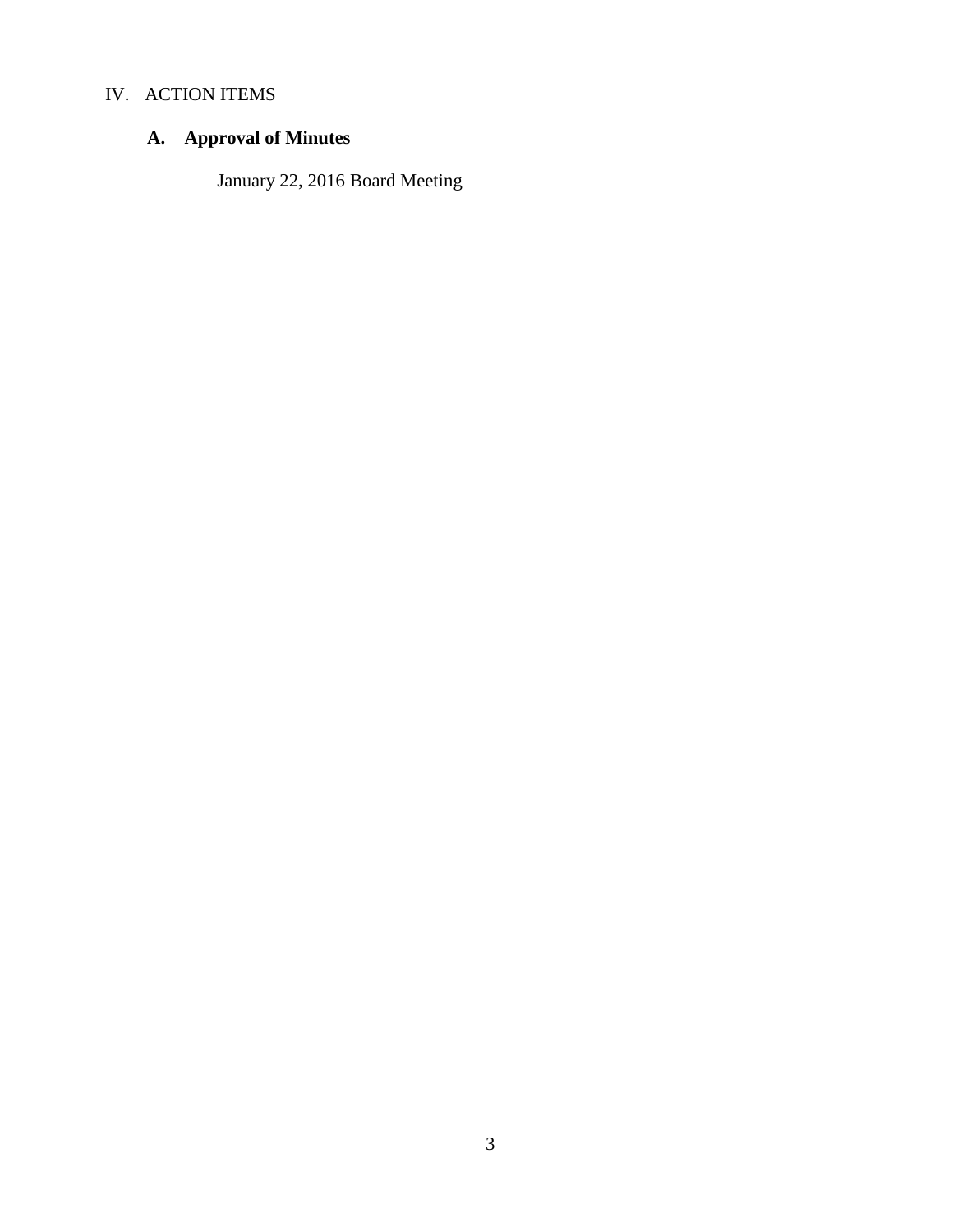| 1. | <b>Purchase Item:</b>             | Membership - Public Broadcasting Services (PBS) for WEIU                                                                                                                                                                                                                                                                                                                                                                   |
|----|-----------------------------------|----------------------------------------------------------------------------------------------------------------------------------------------------------------------------------------------------------------------------------------------------------------------------------------------------------------------------------------------------------------------------------------------------------------------------|
|    | <b>Description / Explanation:</b> | Approval is requested for the purchase of membership to<br>Public Broadcasting Services (PBS) for WEIU. This<br>membership offers benefits to the University by allowing<br>them access to educational programs and documentaries. The<br>programming included with this membership is crucial to<br>support the needs of WEIU Television and the academic<br>disciplines involved. This purchase is for fiscal year 2017. |
|    | Cost:                             | Not to exceed \$275,000.00                                                                                                                                                                                                                                                                                                                                                                                                 |
|    | <b>Recommended Vendor:</b>        | <b>Public Broadcasting Services</b><br>Arlington, VA                                                                                                                                                                                                                                                                                                                                                                       |
|    | <b>Summary of Bids:</b>           | Sole Source Vendor                                                                                                                                                                                                                                                                                                                                                                                                         |
|    | <b>Fund Source:</b>               | <b>Grant Funds</b>                                                                                                                                                                                                                                                                                                                                                                                                         |
|    | <b>Rationale / Justification:</b> | WEIU is widely recognized by industry professionals as one<br>of the top broadcast training schools in the country. The<br>outreach activities focused on literacy and education are<br>made possible in part by the access to quality programming<br>accessible through the membership in PBS. In addition,<br>students are able to gain experience with a PBS affiliated<br>station.                                     |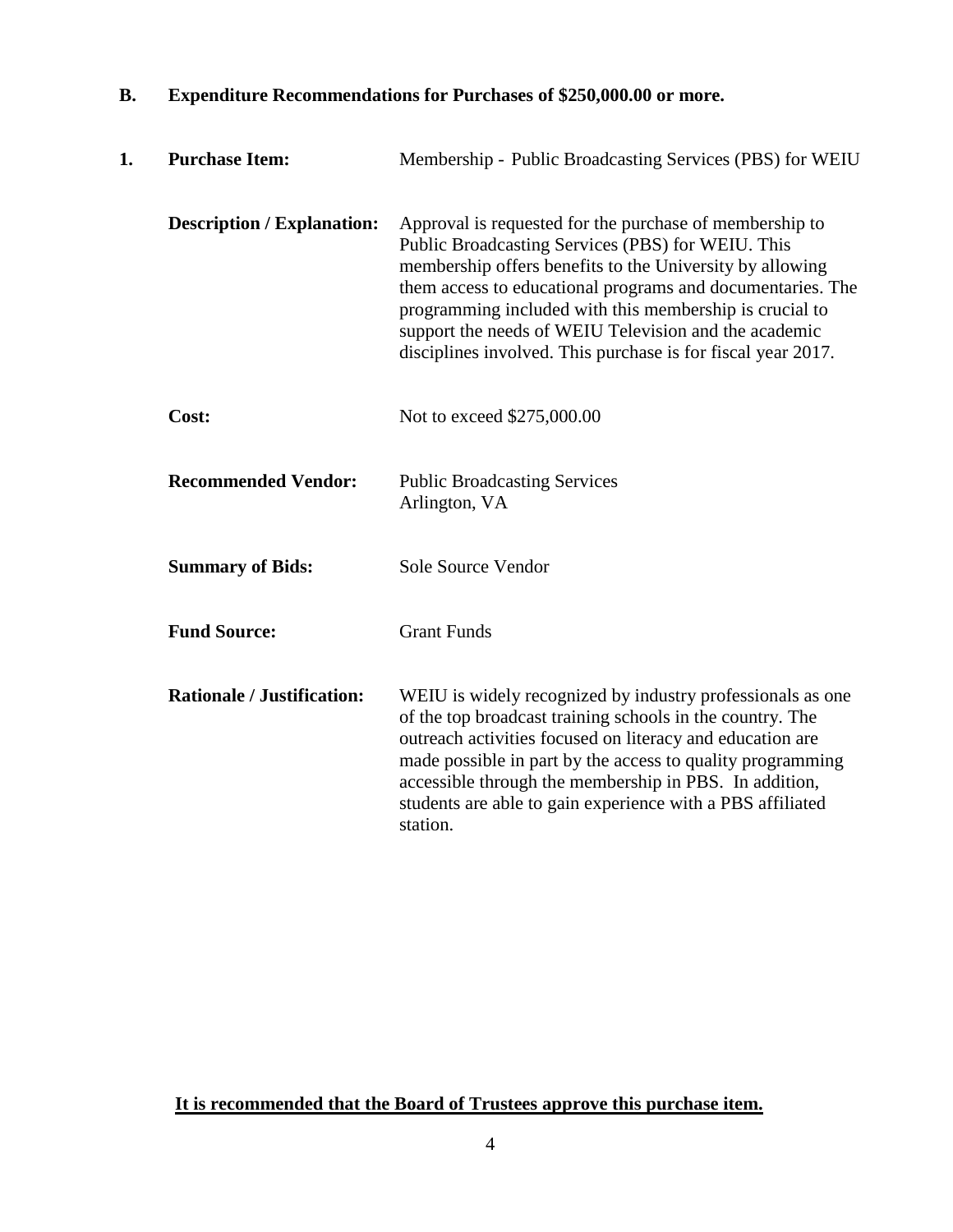| 2. | <b>Purchase Item:</b>             | <b>Shuttle Bus Lease</b>                                                                                                                                                                                                                                                                                                                                                                                                        |                                                            |
|----|-----------------------------------|---------------------------------------------------------------------------------------------------------------------------------------------------------------------------------------------------------------------------------------------------------------------------------------------------------------------------------------------------------------------------------------------------------------------------------|------------------------------------------------------------|
|    | <b>Description / Explanation:</b> | This purchase is for a two-year lease of two $(2)$ new Ford E-<br>450 Turtle Top Terra Transit shuttle buses. These are twenty<br>passenger buses that are wheelchair accessible. The buses<br>are well equipped and have 6.8L EFI V10 gasoline engines.<br>The lease shall be based on 40,000 miles per bus per year and<br>paid from shuttle bus fees. Expected arrival of new buses is<br>90-120 days from receipt of order. |                                                            |
|    | Cost:                             | \$59,099.44                                                                                                                                                                                                                                                                                                                                                                                                                     |                                                            |
|    | <b>Recommended Vendor:</b>        | Southern Bus Mobility<br>Breese, IL                                                                                                                                                                                                                                                                                                                                                                                             |                                                            |
|    | <b>Summary of Bids:</b>           | Southern Bus Mobility, Breese, IL<br>Midwest Transit Equipment, Kankakee, IL<br>Central States Bus Sales, Fenton, MO<br>Best Bus Sales, Des Plaines, IL                                                                                                                                                                                                                                                                         | \$59,099.44<br>\$66,200.00<br>\$116,174.00<br>\$120,790.00 |
|    | <b>Fund Source:</b>               | <b>Local Funds</b>                                                                                                                                                                                                                                                                                                                                                                                                              |                                                            |
|    | <b>Rationale/Justification:</b>   | Several years ago, students approved a fee to provide shuttle<br>bus service on campus and around Charleston. The University<br>has discussed with students their needs and has determined<br>that the least expensive way to meet the students' needs is with<br>clean, reasonably sized, and mechanically dependable<br>vehicles. Leasing new, low mileage vehicles has helped us<br>meet those needs.                        |                                                            |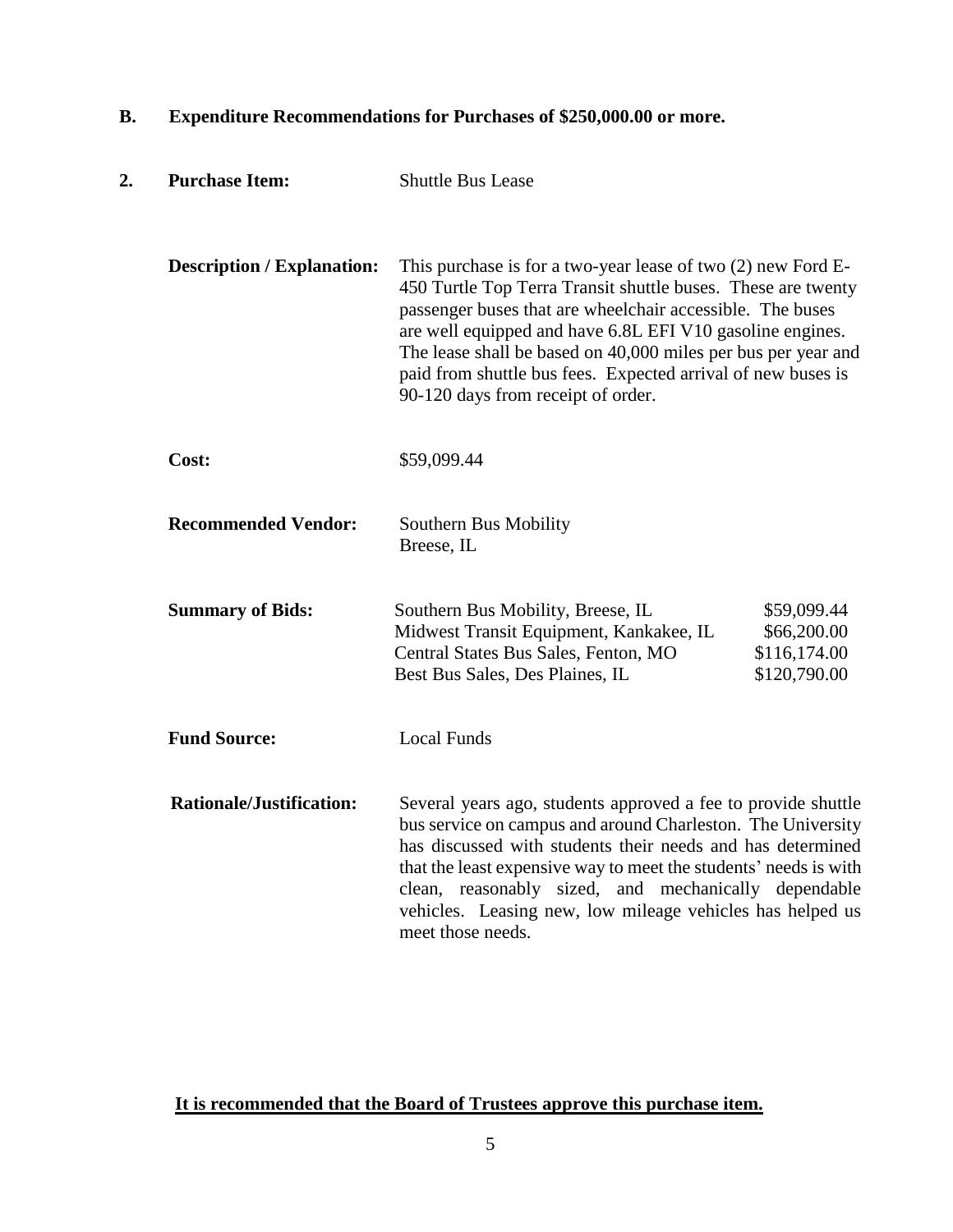| 3. | <b>Purchase Item:</b>             | Membership, Data and Databases through CARLI                                                                                                                                                                                                                                                                                                                                                                                                                                                                                                                                                                                                                                                                                  |
|----|-----------------------------------|-------------------------------------------------------------------------------------------------------------------------------------------------------------------------------------------------------------------------------------------------------------------------------------------------------------------------------------------------------------------------------------------------------------------------------------------------------------------------------------------------------------------------------------------------------------------------------------------------------------------------------------------------------------------------------------------------------------------------------|
|    |                                   | <b>Description / Explanation:</b> Approval is requested for the purchase of a membership in<br>CARLI and access to several databases for Booth<br>Library. As a member of CARLI (Consortium of Academic<br>and Research Libraries in Illinois) the University can<br>purchase access to select data and databases from several<br>vendors at a discounted rate. Access for member libraries is<br>billed centrally through the CARLI Office at the University<br>of Illinois. The resources are primarily electronic and<br>include indexes, abstracts and databases. This purchase is<br>needed to support student and faculty research in all<br>academic disciplines for the period July 1, 2016 through June<br>30, 2017. |
|    | Cost:                             | Not to exceed \$400,000.00                                                                                                                                                                                                                                                                                                                                                                                                                                                                                                                                                                                                                                                                                                    |
|    | <b>Recommended Vendor:</b>        | University of Illinois, CARLI<br>Champaign, IL                                                                                                                                                                                                                                                                                                                                                                                                                                                                                                                                                                                                                                                                                |
|    | <b>Summary of Bids:</b>           | Sole Source Vendor                                                                                                                                                                                                                                                                                                                                                                                                                                                                                                                                                                                                                                                                                                            |
|    | <b>Fund Source:</b>               | Appropriated and Income Funds                                                                                                                                                                                                                                                                                                                                                                                                                                                                                                                                                                                                                                                                                                 |
|    | <b>Rationale / Justification:</b> | EIU is a leader in the area of faculty-mentored graduate and<br>undergraduate research. Further, the importance of research<br>is reflected in the University's mission statement, which<br>pledges that the University "fosters opportunities for student-<br>faculty scholarship and applied learning experiences." Best<br>research practices require connecting one's research to<br>previous publications and results, and library resources such<br>as those acquired through the CARLI system help provide a<br>strong foundation for our faculty and student research.                                                                                                                                                |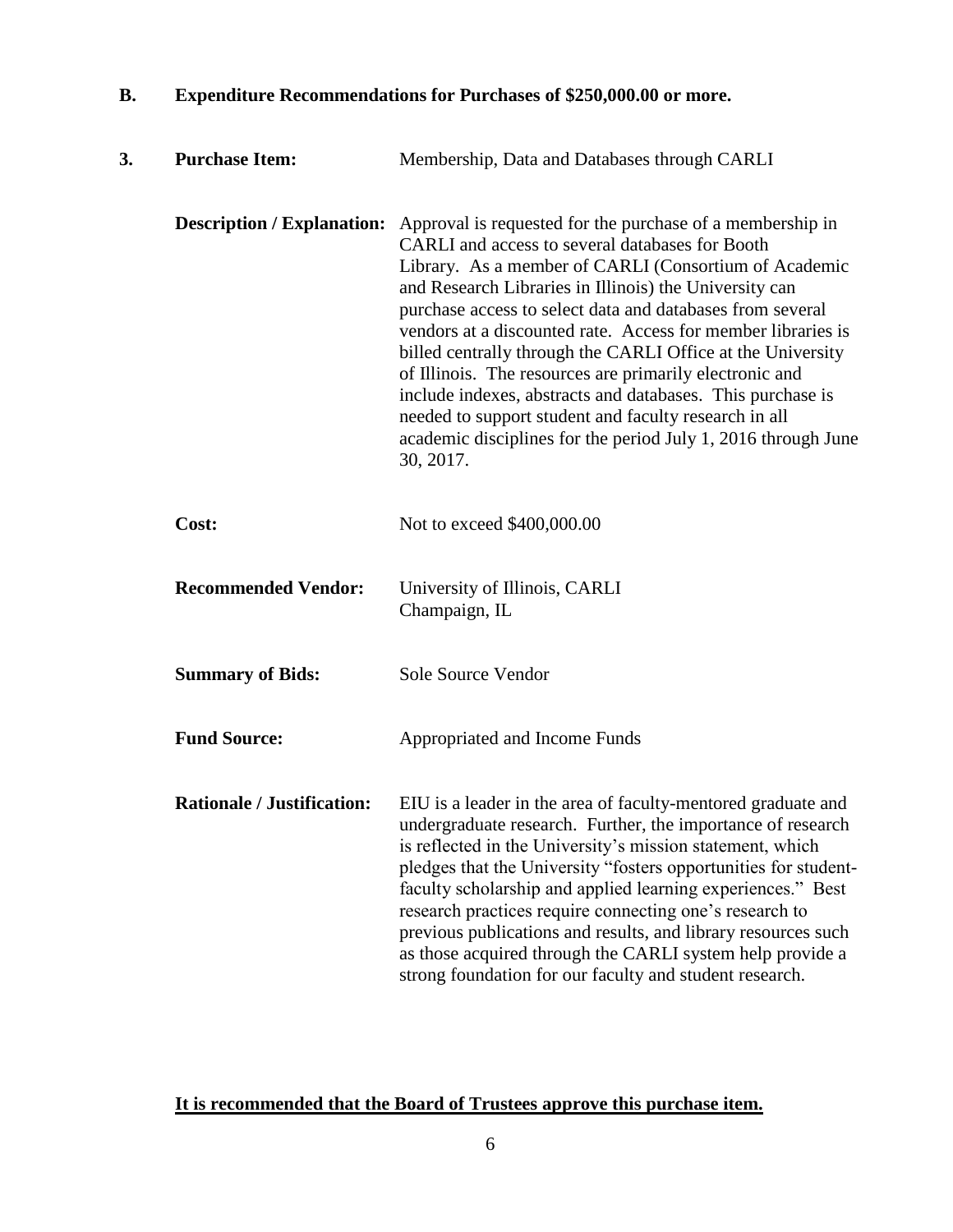| 4. | <b>Purchase Item:</b>             | Telephone Service Agreement                                                                                                                                                                                                                                                                                                                                                                                                                        |
|----|-----------------------------------|----------------------------------------------------------------------------------------------------------------------------------------------------------------------------------------------------------------------------------------------------------------------------------------------------------------------------------------------------------------------------------------------------------------------------------------------------|
|    | <b>Description / Explanation:</b> | This contract renewal shall be for the one-year period July 1,<br>2016 through June 30, 2017. This is the fifth one-year option<br>period of the original agreement (July 1, 2007 through June<br>30, 2012) with the University's option to renew for five $(5)$<br>additional one-year periods. The agreement includes Centrex<br>(local telephone), long distance, voice-mail, paging, operator<br>services, maintenance, and internet services. |
|    | Cost:                             | Not to exceed \$500,000.00                                                                                                                                                                                                                                                                                                                                                                                                                         |
|    | <b>Recommended Vendor:</b>        | Consolidated Communications, Inc.<br>Mattoon, IL                                                                                                                                                                                                                                                                                                                                                                                                   |
|    | <b>Fund Source:</b>               | Appropriated, Income, and Local Funds                                                                                                                                                                                                                                                                                                                                                                                                              |
|    | <b>Rationale/Justification:</b>   | Under the contract the University is not charged for the<br>phones in the residence halls, saving the University<br>approximately \$18,000 per month. When the contract was<br>bid, Consolidated was the low bidder by a substantial margin.<br>The University is currently in the process of developing a<br>Request for Proposal (RFP) for future telephone services to<br>begin July 1, 2017.                                                   |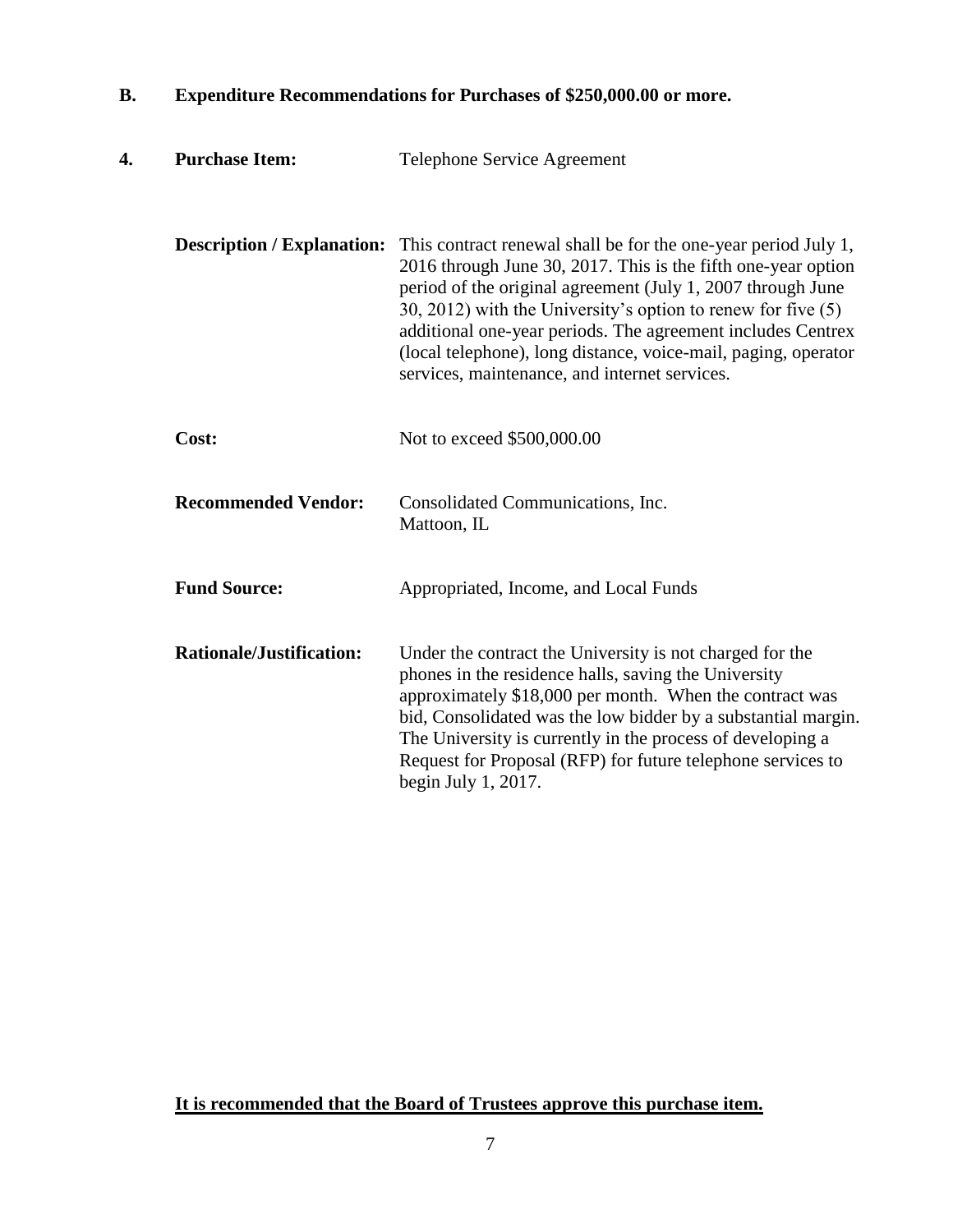| 5. | <b>Purchase Item:</b>             | Library Books, Periodicals, and Electronic Resources                                                                                                                                                                                                                                                                                                                                                                                                                                                                                                                                                |
|----|-----------------------------------|-----------------------------------------------------------------------------------------------------------------------------------------------------------------------------------------------------------------------------------------------------------------------------------------------------------------------------------------------------------------------------------------------------------------------------------------------------------------------------------------------------------------------------------------------------------------------------------------------------|
|    | <b>Description / Explanation:</b> | Approval is requested for the purchase of various books and<br>periodicals for Booth Library. This purchase includes books,<br>journals, databases, abstracts, indexes, yearbooks, and<br>newspapers covering all subject areas, in various formats<br>including print and online. This purchase is primarily for<br>periodicals, which generally contain the most current subject<br>matter available. The information included in these books<br>and periodicals is needed to support both student and faculty<br>research in all academic disciplines. This purchase is for<br>fiscal year 2017. |
|    | Cost:                             | Not to exceed \$600,000.00                                                                                                                                                                                                                                                                                                                                                                                                                                                                                                                                                                          |
|    | <b>Recommended Vendor:</b>        | EBSCO Industries Inc.<br>Cary, IL                                                                                                                                                                                                                                                                                                                                                                                                                                                                                                                                                                   |
|    | <b>Summary of Bids:</b>           | <b>Sole Source Vendor</b>                                                                                                                                                                                                                                                                                                                                                                                                                                                                                                                                                                           |
|    | <b>Fund Source:</b>               | Appropriated and Income Funds                                                                                                                                                                                                                                                                                                                                                                                                                                                                                                                                                                       |
|    | <b>Rationale / Justification:</b> | EIU is a leader in the area of faculty-mentored graduate and<br>undergraduate research. Further, the importance of research<br>is reflected in the University's mission statement, which<br>pledges that the University "fosters opportunities for student-<br>faculty scholarship and applied learning experiences." Best<br>research practices require connecting one's research to<br>previous publications and results, and library resources such<br>as those acquired through the EBSCO help provide a strong<br>foundation for our faculty and student research.                             |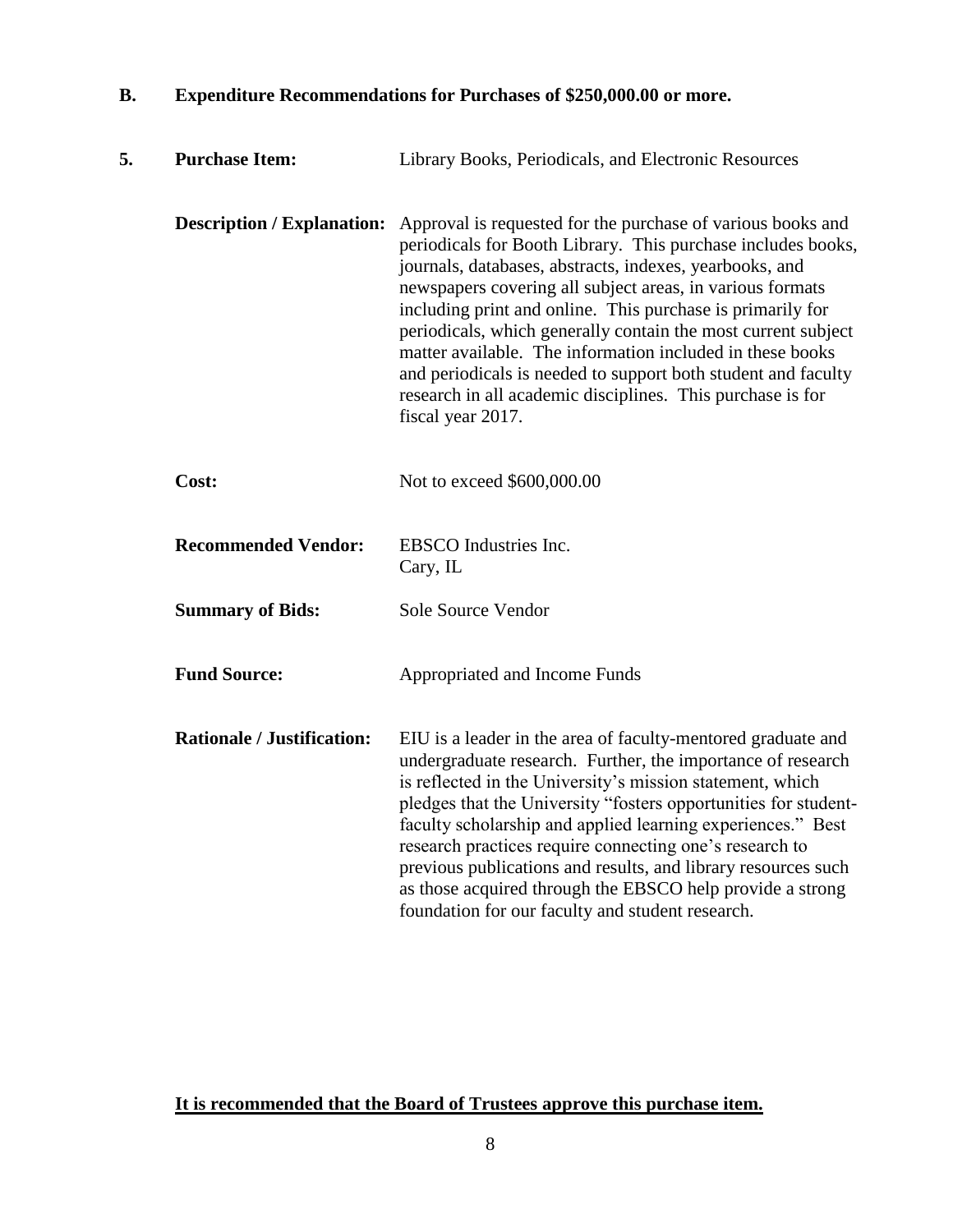- **6. Purchase Item:** Group Insurance Reimbursement
	- **Description / Explanation:** In December 2001, Governor Ryan requested that higher education contribute \$45 million to Central Management Services (CMS) to cover a shortfall in the State group insurance program. Eastern's prorated share of the shortfall, determined by the Illinois Board of Higher Education, is summarized below.

| <b>University</b>      | <b>Contribution</b> |
|------------------------|---------------------|
| Chicago State          | \$1,024,000         |
| Eastern Illinois       | 1,713,300           |
| Governors State        | 656,200             |
| Illinois State         | 3,078,300           |
| Northeastern Illinois  | 1,072,600           |
| Northern Illinois      | 3,541,300           |
| Western Illinois       | 1,944,800           |
| Southern Illinois      | 7,076,300           |
| University of Illinois | 24,893,200          |
| Total                  | \$45,000,000        |

We anticipate that Eastern's group health insurance contribution for FY17 will be made in four (4) installments as follows:

| September 23, 2016 | \$428,325   |
|--------------------|-------------|
| December 16, 2016  | 428,325     |
| March 23, 2017     | 428,325     |
| June 8, 2017       | 428,325     |
|                    | \$1,713,300 |

| \$1,713,300 |
|-------------|
|             |

**Recommended Vendor:** Illinois Department of Central Management Services – Sole Source

**Fund Source:** Appropriated and Income Funds

**Rationale/Justification:** Mandated by statute.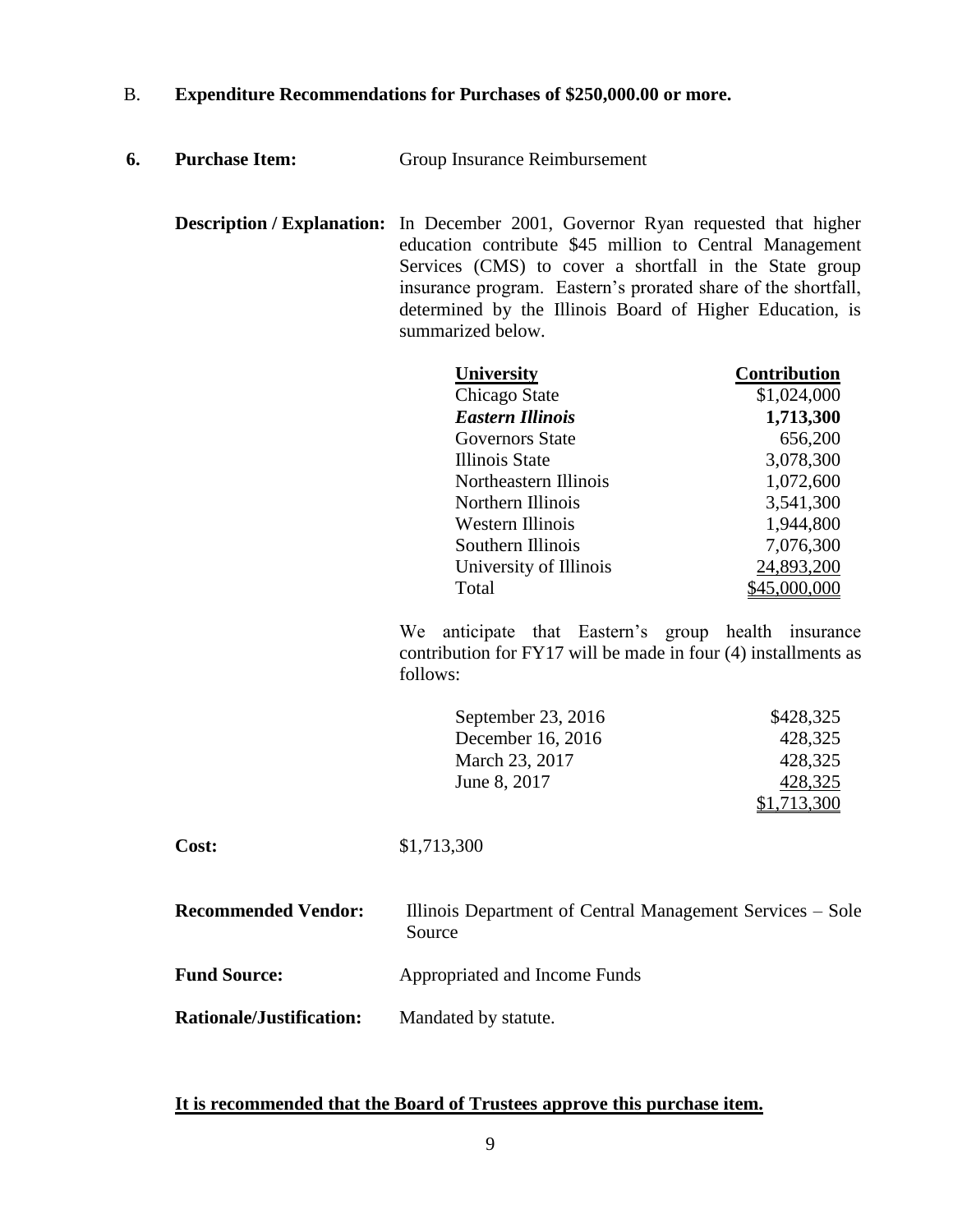## **C. Tenure Recommendations: 2016 – 2017**

Approval of the Board is requested for the awarding of tenure to the following individuals effective with the 2016 – 2017 academic year**:**

- 1. **T. Lisa Brooks**, Assistant Professor, School of Family and Consumer Sciences
- 2. **Todd A. Bruns**, Assistant Professor, Library Services
- 3. **Andrew Cheetham**, Assistant Professor, Department of Music
- 4. **Kesha Coker**, Assistant Professor, School of Business
- 5. **Stefan Eckert**, Assistant Professor, School of Music
- 6. **Margaret Floress**, Assistant Professor, Department of Psychology
- 7. **Michael Gillespie**, Assistant Professor, Department of Sociology
- 8. **David Gracon**, Assistant Professor, Department of Communication Studies
- 9. **Mary Konkle**, Assistant Professor, Department of Chemistry
- 10. **Barry Kronenfeld**, Assistant Professor, Department of Geology/Geography
- 11. **Danelle Larson**, Assistant Professor, Department of Music
- 12. **Bonnie Laughlin-Schultz**, Assistant Professor, Department of History
- 13. **James Riley**, Assistant Professor, Department of Geology/Geography
- 14. **Samantha Szczur**, Assistant Professor, Department of Communication Studies

**It is recommended that the Board of Trustees approve the above tenure recommendation, effective with the 2016 – 2017 academic year.**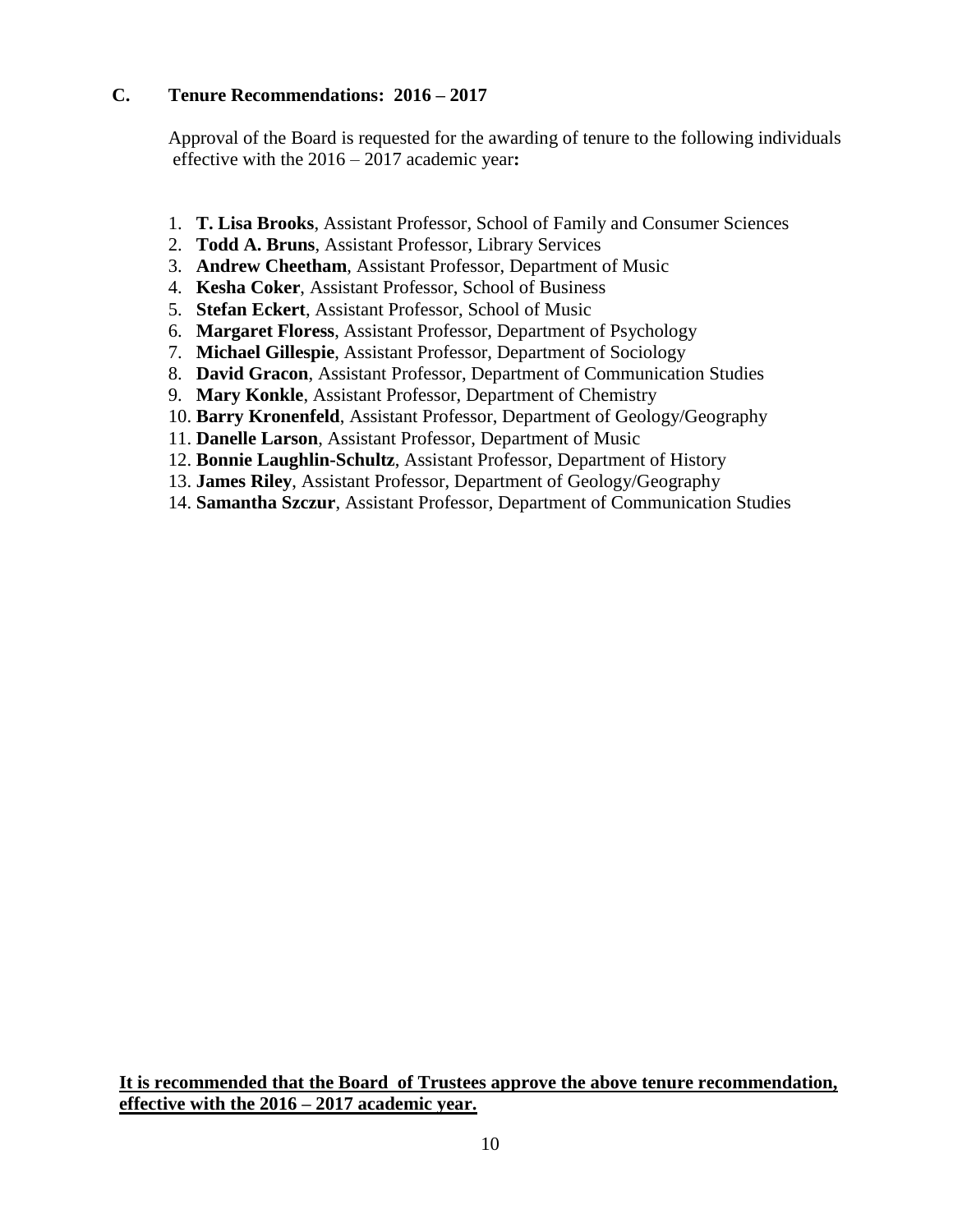# Eastern Illinois University Office of the Provost and Vice President for Academic Affairs 2016 Tenure Recommendations

#### Tenure

Tenure is a cornerstone of the academy and fundamental to the enterprise of teaching and learning. Tenure is awarded in an academic department and connotes a relationship of continuing commitment between the University and the faculty member including continuous employment at the University until resignation, retirement, layoff, or termination for adequate cause.

The Board of Trustees confers tenure upon the recommendation of the President based on a comprehensive evaluation process. In order to qualify for tenure consideration, a faculty member must complete a probationary period, generally six years, and demonstrate successively progressive achievement and effectiveness in three areas of evaluation: 1) teaching/performance of primary duties; 2) research/creative activities; and 3) service. Among the three areas of evaluation, teaching/performance of primary duties is given the most consideration. For a faculty member hired in a tenure-track position, achievement of tenure is a requirement. Denial of an application for tenure or failure to apply for tenure consideration in a timely manner will result in termination of employment.

Procedures for the evaluation of tenured and tenure-track faculty are contained in the University's collective bargaining agreement with the faculty union. Faculty are evaluated annually for retention during the probationary period culminating in a tenure evaluation in the sixth probationary year. The six-year probationary period may be shortened to five or four years for faculty who have qualifying experience prior to their employment in a tenure-track position at Eastern Illinois University. Annual retention evaluations are done in accordance with progressively more rigorous criteria culminating in the evaluation for tenure.

Faculty members prepare an extensive dossier describing and documenting their achievements and effectiveness in the three areas of evaluation. Evaluations of teaching include classroom visitations and reviews by the department chair and peers along with student evaluations. Dossiers typically also include course materials, syllabi, and other evidence of accomplishment of primary duties. Annual retention evaluation and the evaluation for tenure involve independent reviews of the dossiers by a faculty department personnel committee, the department chair, the dean, and a university personnel committee composed of faculty from the academic colleges. The review at each level of evaluation includes a recommendation. Evaluation recommendations are reviewed in the Office of the Provost in consultation with the President, and tenure recommendations are subsequently made to the Board of Trustees by the President.

In the fall of 2010, the University welcomed 27 newly hired tenure-track faculty members. Of that number, eight are included among the current tenure recommendations; seven were already granted tenure by the Board because of advanced standing in the tenure process, nine resigned to pursue academic careers at other universities; one was given additional time on the "tenure clock," one was not retained, and one is going on disability. Six of the tenure recommendations are for faculty hired in 2011 or 2012 who are eligible for consideration because of advanced standing in the tenure process based on qualifying prior experience.

Typically, applications for tenure include an application for promotion. Criteria for achievement of tenure and for promotion to the rank of Associate Professor are aligned in the collective bargaining agreement with the faculty union. Promotions are awarded by the President based on recommendations from the Provost following review of evaluations in the department and at the college and University levels.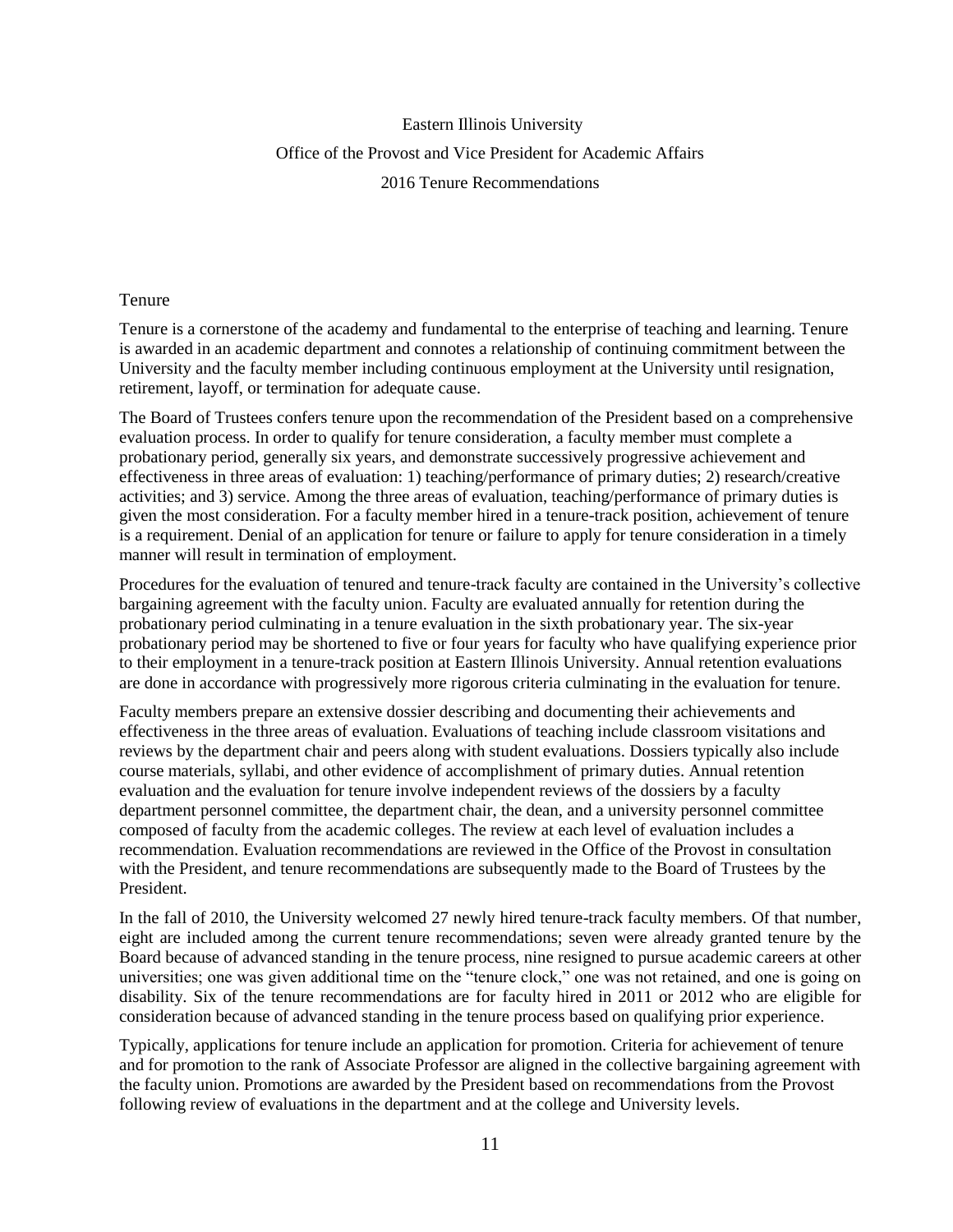Each recommended tenure applicant has met the required evaluation criteria for tenure and the educational requirement for tenure in their respective departments. While not part of the recommended Board action, each recommended tenure applicant not already promoted to the rank of associate professor or professor, and who is eligible for promotion, has also been adjudged worthy of promotion to the rank of associate professor.

Brief summaries of each individual recommended for tenure follow.

### *Profiles*

The following representative summaries are excerpted from the dossiers submitted for tenure review:

| Lisa Brooks, Assistant Professor, School of Family and Consumer Sciences |                           |                  |
|--------------------------------------------------------------------------|---------------------------|------------------|
| Ph.D., 2007                                                              | Curriculum,               | Indiana State    |
|                                                                          | Instruction, and          | University       |
|                                                                          | Media Technology          |                  |
| M.S., 1997                                                               | Family and                | Eastern Illinois |
|                                                                          | <b>Consumer Sciences:</b> | University       |
|                                                                          | Dietetics Option          |                  |
| B.A., 1990                                                               | <b>Business</b>           | Florida Atlantic |
|                                                                          | Administration:           | University       |
|                                                                          | Marketing                 |                  |

 $\frac{1}{\cdot}$ . Lisa Brooks, Assistant Professor, School of Family and Consumer Sciences

Dr. Brooks originally joined the Eastern Illinois University in 2000 as an annually contracted faculty member and was subsequently appointed to a tenure-track position in 2012. She is a member of the graduate faculty, coordinates 175 undergraduate internships annually, and teaches undergraduate and graduate courses in nutrition, food service systems management, hospitality management, hospitality ethics, living environments, interior design, consumer issues, and quantity food production. Her teaching philosophy centers on engaging students in experiential learning activities to facilitate critical thinking, communication skills, and professional behavior. Dr. Brooks is a registered dietitian and a certified food service sanitation manager, and she led a study abroad trip to Italy. She was selected by the American Association of Family and Consumer Sciences to attend its Leadership Academy and by EIU to attend the Faculty Summer Institute at the University of Illinois at Urbana-Champaign. Dr. Brooks' research focuses on experiential learning, professionalism, leadership, and food and nutrition and resulted in two articles published in referred journals and several peer-reviewed presentations at state and national conferences. She also served as a reviewer for the American Association of Family and Consumer Sciences conferences and is presently president and conference chair for the Illinois Association of Family and Consumer Sciences. Dr. Brooks was a member of one of the EIU North Central Association Higher Learning Commission re-accreditation subcommittees and serves as a student organization advisor.

2.

Todd Alan Bruns, Assistant Professor, Library Services

| M.S., 2012   | Technology                                | Eastern Illinois<br>University       |
|--------------|-------------------------------------------|--------------------------------------|
| M.A., 2005   | Library and Information<br><b>Studies</b> | University of Wisconsin -<br>Madison |
| B.G.S., 1996 | <b>General Studies</b>                    | University of Iowa                   |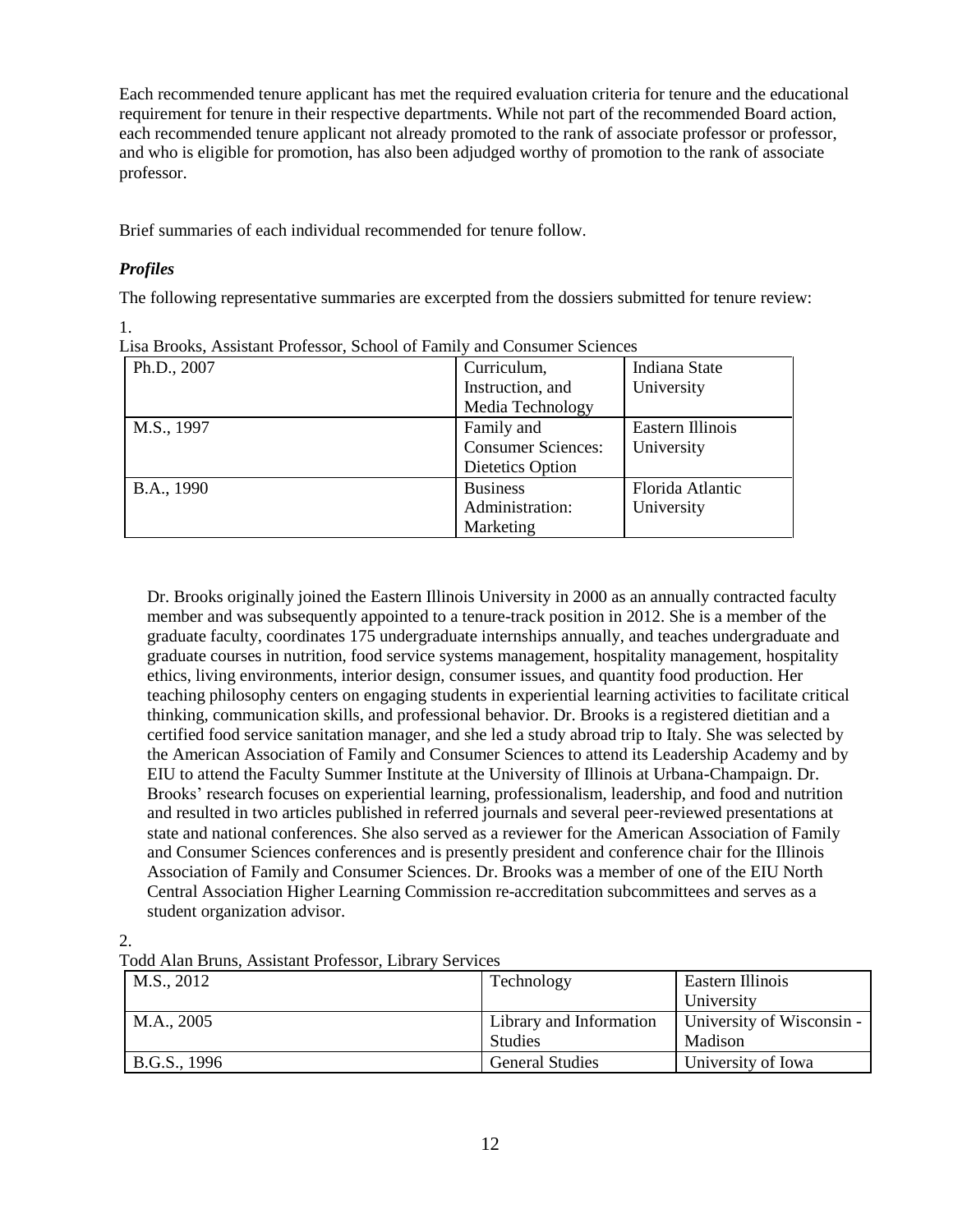Mr. Bruns joined the Eastern Illinois University faculty in 2010 with prior university librarianship at the University of Wisconsin-Madison as resource discovery librarian. At EIU his librarianship responsibility is development, implementation, and management of the EIU institutional repository, The Keep (http://thekeep.eiu.edu), the second largest repository in Illinois and one of the largest in the Midwest. Mr. Bruns provides scholarly communication on matters related to copyright, open access, data management, and digital preservation. His work reflects dedication to improved access to a variety of materials across many disciplines. Mr. Bruns published six referred journal articles, invited book chapters, and several book reviews. He made over 30 presentations at national, regional, state, and local (campus) venues and researched and developed or co-developed many Library exhibits. His research was recognized with an Achievement and Contribution Award in 2015. Mr. Bruns serves on many Library committees, organizes the Library's annual Edible Book Festival, and at the university level serves on Faculty Senate, the Council on Faculty Research, and the Open Access Task Force. He mentors student organizations on campus and supported the EIU Lab School Reunion. Mr. Bruns' work was recognized nationally when he was named a 2014 BePress Institutional Repository All-Star for innovation and repository service.

3.

Andrew Cheetham, Assistant Professor, Department of Music

| D.M.A., 2004 | Performance and        | The Eastman School of |
|--------------|------------------------|-----------------------|
|              | Literature             | Music                 |
| M.M., 2001   | Performance            | University of Texas   |
| B.M., 1997   | <b>Music Education</b> | University of Texas   |

Dr. Cheetham was appointed to a tenure-track position at Eastern Illinois University in 2010 with prior experience as an assistant professor of trumpet and director of jazz studies at Oklahoma State University, a trumpet player and associate director of the U.S. Army Training and Doctrine Command Band, a lecturer in applied music and music education at Nazareth College, graduate teaching assistant in trumpet at The Eastman School of Music, and a trumpet teacher and band director in public schools in Texas. At EIU he provides applied instruction for all trumpet majors and teaches the evolution of jazz and rock, jazz history, jazz lab band, and the jazz combo program. Dr. Cheetham conducts recruiting visits and performs both on and off campus. His students have entered local and national performance competitions, and several have gained regional and national exposure through performances at conventions and as members of prestigious nationally recognized ensembles. Dr. Cheetham's creative activity includes performances with the Breckenridge Music Festival Orchestra, the Millikin Symphony Orchestra, the Danville Symphony, the Springfield Choral Society, and the Prairie Ensemble. He is a founding member of the Four Other Brothers Jazz Trumpet Quartet. Dr. Cheetham maintains membership in the National Association for Music Education, the College Music Society, the International Trumpet Guild, and the Jazz Education Network, and he regularly attends professional conferences. Dr. Cheetham serves on department committees, chairs his department's technology committee, and directs the bands search committee. He was instrumental in developing EIU's online faculty evaluation option which he used for his promotion and tenure application.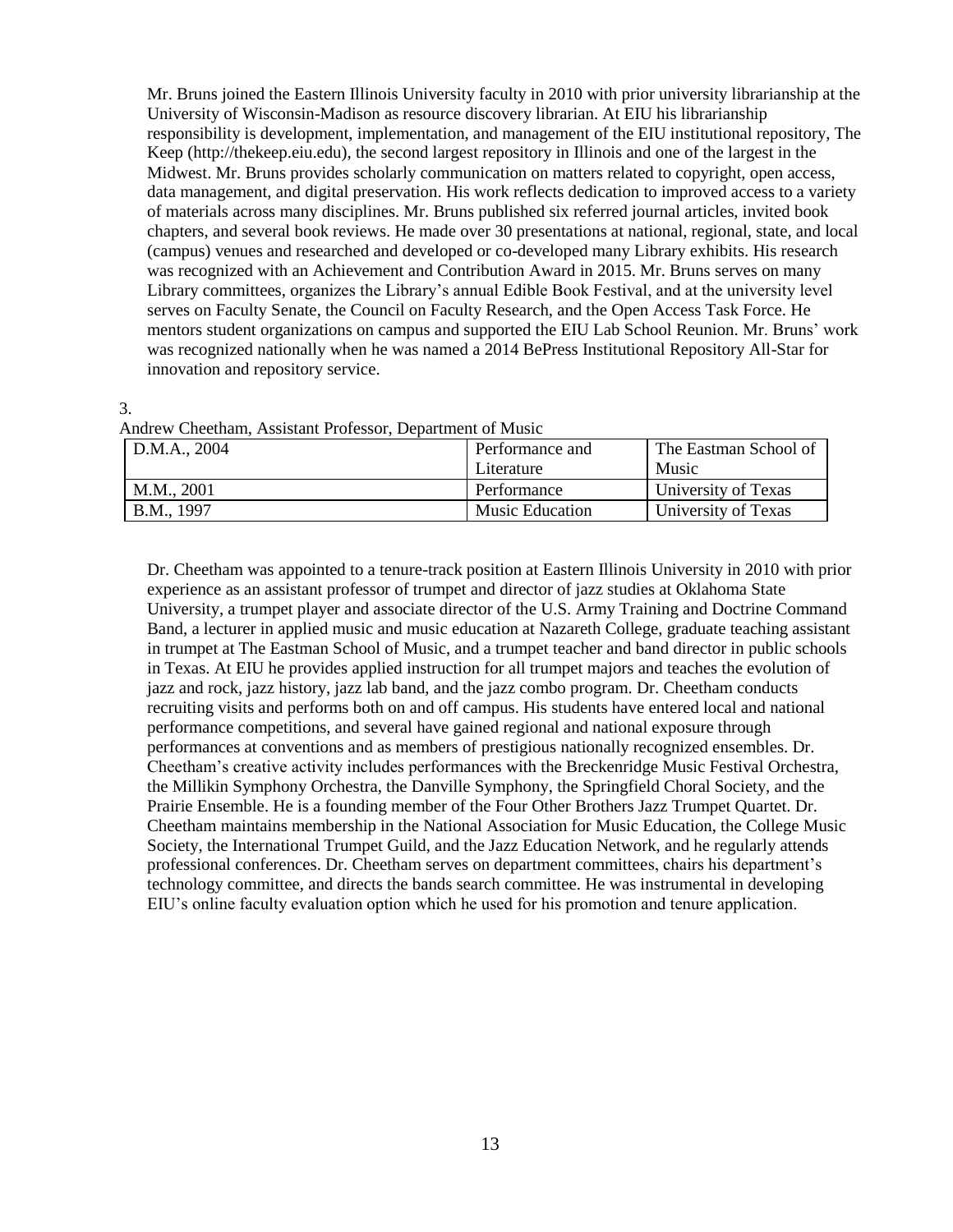#### 4. Kesha Coker, Assistant Professor, School of Business

| Ph.D., 2010  | Marketing                  | Southern Illinois University |
|--------------|----------------------------|------------------------------|
|              |                            | - Carbondale                 |
| M.B.A., 2003 | Marketing and Management   | Southern Illinois University |
|              | <b>Information Systems</b> | - Carbondale                 |
| B.Sc., 2000  | Management                 | University of the West       |
|              |                            | Indies                       |

Dr. Coker came to Eastern Illinois University in 2010 with industry experience in Trinidad and Tobago and instructional experience at Southern Illinois University. She is a member of the EIU graduate faculty, serves on and chairs M.B.A. theses committees, and teaches undergraduate and graduate courses in principles of marketing, social media marketing, promotion management, retail management, and business research. Dr. Coker's teaching has been recognized with several awards exemplified by the Holley Ethics Curriculum Award, nomination for the Center for Academic Technology Support Outstanding Teaching Award, being featured in a Lumpkin Letter Spotlight on Teaching Excellence, and having her teaching featured on the School of Business website. During the evaluation period for tenure, she authored or co-authored six articles published in peer-reviewed journals with acceptance rates ranging from 21% to 30%. Dr. Coker presented 20 papers at national and international conferences and published the results in the conferences' proceedings. Dr. Coker received the Best Paper Award at the 2015 Marketing Management Association spring conference, and the Emerald Literati Network recognized her with an Outstanding Reviewer Award for reviewing 39 article manuscripts. Her service to the School of Business included membership in the Marketing Discipline Committee, the Strategic Planning Committee, the Technology and Resources Committee, and the Recruitment and Retention Committee. Dr. Coker also serves on the college Undergraduate Research Committee and on the EIU International Education Committee.

### 5.

| Ph.D., 2000   | Music Theory         | State University of New   |
|---------------|----------------------|---------------------------|
|               |                      | York at Stony Brook       |
| M.A., 1994    | Music Theory         | State University of New   |
|               |                      | York at Stony Brook       |
| Diploma, 1990 | Music Education and  | Staatliche Hochschule für |
|               | Performance (Guitar) | Musik, Trossingen,        |
|               |                      | Germany                   |

Dr. Eckert joined the Eastern Illinois University faculty in 2011 with prior experience as an assistant professor at the University of Northern Colorado, Northern Arizona University, the University of Oklahoma, and the University of Iowa in addition to visiting and adjunct appointments Northwestern University, New York University, and the State University of New York at Stony Brook. At EIU he is a member of the graduate faculty, teaches music theory and musicianship, is an affiliate of the Center for the Humanities, directs of the department's music theory/composition/history division, and coordinates of the undergraduate music theory and aural skills curriculum. Dr. Eckert's research and creative activity produced two book chapters, a three-part article in a refereed journal, and two book reviews. He is a member of several national and international music societies including the American Musicological Society, the College Music Society, Gesellschaft für Musictheorie, and the Society for Music Theory; he presented papers at national and international music conferences. Dr. Eckert serves on his department's executive and technology committee; published three department newsletters; participates in EIU Reads and Presidential Scholarship interviews, and serves as a faculty fellow for Lincoln-Stevenson, and Douglas residence halls. He serves on search committees, Faculty Senate, the Academic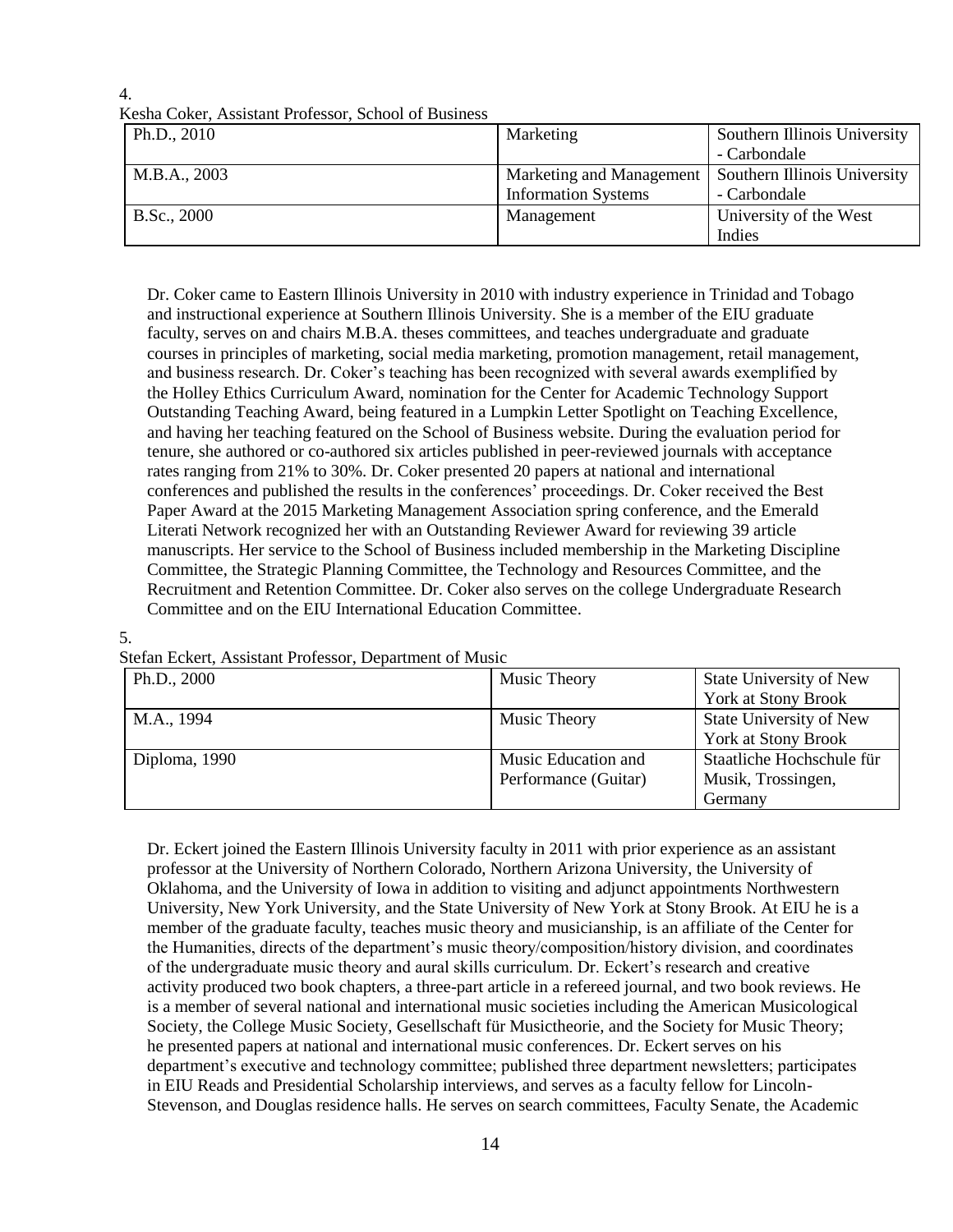Technology Advisory Committee, and the Enrollment Management Advisory Committee among others. During the 2016 spring semester he was a visiting faculty member at Harlaxton College, United Kingdom (the British campus of the University of Evansville) in partnership with Eastern Illinois University.

6.

Margaret T. Floress, Assistant Professor, Department of Psychology

| Ph.D., 2007 | Psychology | Indiana State    |
|-------------|------------|------------------|
|             |            | University       |
| M.Ed., 2004 | Psychology | Indiana State    |
|             |            | University       |
| B.S., 2003  | Psychology | Central Michigan |
|             |            | University       |

Dr. Floress joined Eastern Illinois University in 2010 with experience as an adjunct assistant professor at the University of Nebraska and Medical Center – Omaha and as a pediatric psychologist. She is a member of the graduate faculty, supervises graduate student theses, serves on graduate thesis committees, advises undergraduates, supervises internships, and teaches undergraduate and graduate courses in the psychology of learning, child psychology, preschool assessment, neuropsychology, and behavior therapy. Her teaching has been recognized with the Spencer-McGown-Wilson Outstanding Faculty Award and the Provost's Undergraduate Research Mentor Award. Dr. Floress' published research focuses on child psychology and behavior therapy and has produced four scholarly articles in peer-reviewed journals and numerous presentations at state and national professional conferences. A number of her articles and presented papers were co-authored with her students. Dr. Floress successfully sought external funding from the Society for the Study of School Psychology for some of her research. She also reviews manuscripts for scholarly psychology journals and provides conference workshops and in-service school district training. Dr. Floress serves on department committees, chairs the department awards committee, serves on the College of Sciences awards committees, and serves on the EIU Institutional Review Board. Professionally at the national and state levels, she co-chairs the Behavioral School Psychology Interest Group for the National Association of School Psychologists and is associate chair for the Ethics Committee of the Illinois School Psychology Association.

7.

Michael David Gillespie, Assistant Professor, Department of Sociology and Anthropology

|              | ັ           |                          |
|--------------|-------------|--------------------------|
| Ph.D., 2010  | Sociology   | Western Michigan         |
|              |             | University               |
| M.S.W., 2003 | Social Work | University of Michigan   |
| B.A., 2001   | Sociology   | University of Michigan - |
|              |             | Dearborn                 |

Dr. Gillespie was appointed to the EIU faculty in 2010 with experience as a research assistant at the University of Michigan, a doctoral teaching associate at Western Michigan University, and a private research consultant focused on child and family welfare. At EIU he teaches introductory sociology; social statistics/methods of quantitative data analysis; sociology of poverty and social welfare; family and society; global threats, and family and society. Dr. Gillespie's teaching has been recognized by Student Government's Student Distinguished Faculty Award and by his peers with an Achievement and Contribution Award. His scholarship focuses on poverty, social welfare, and food insecurity. He was recently invited to discuss his research about poverty in Eastern Illinois with a state-level governorappointed commission. This led to an accepted invitation to serve on a workgroup researching and advocating better access to social services for at-risk populations. Dr. Gillespie published four scholarly articles in peer-reviewed journals and produced two book chapters all of which employ statistical methods and sociological theories to address social issues. He also presented 10 papers at state,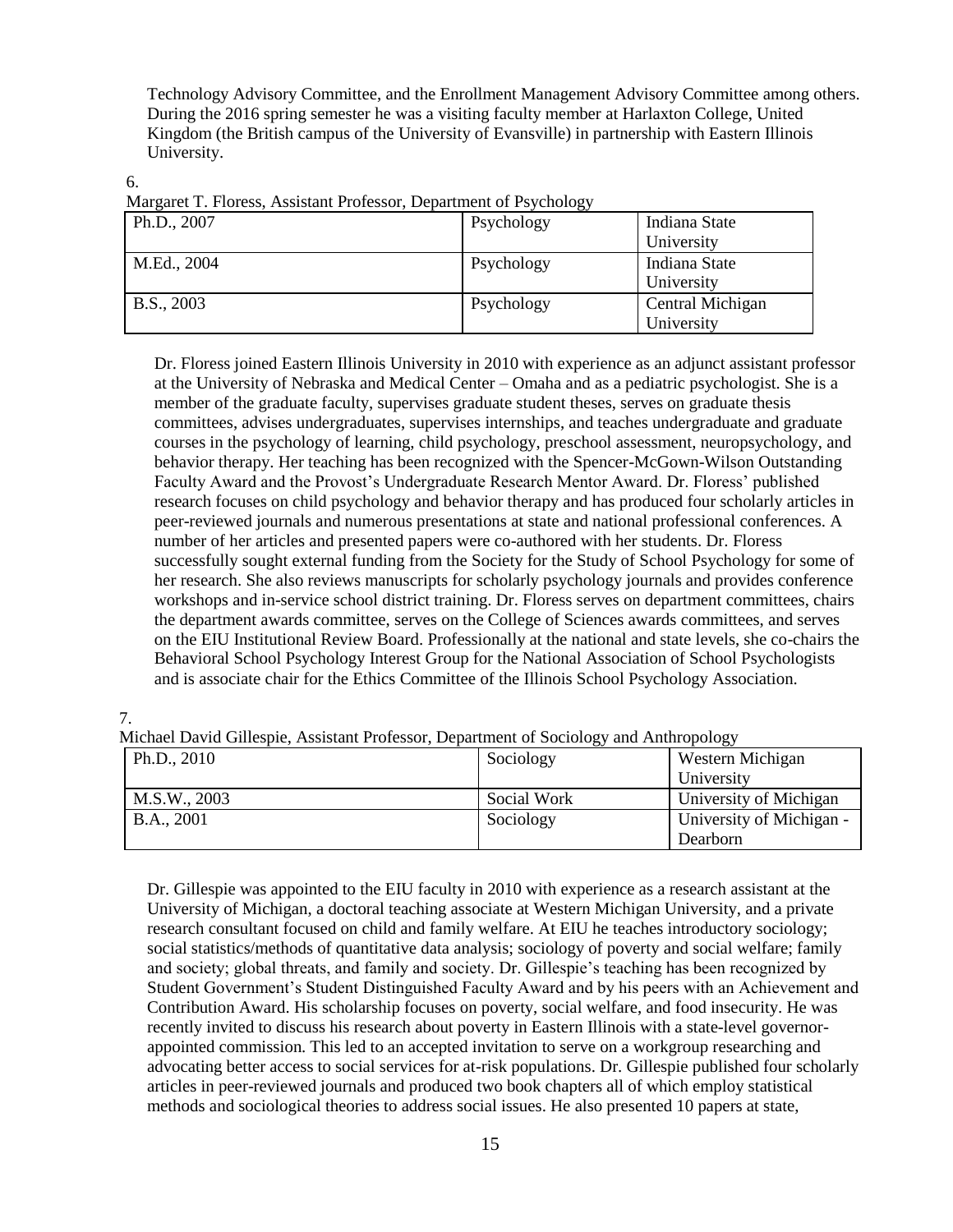regional, and national professional conferences. Dr. Gillespie serves at the state, regional, and national levels on the membership and outreach committees of the Society of Social Problems and the Teaching and Learning Committee of the Midwest Sociological Society. Examples of university service include the Truman Scholarship Committee, the Scholars in Undergraduate Research at Eastern (SURE) Awards Committee, and the Faculty Fellows Program. He routinely teaches in the Summer Institute for Higher Learning, serves or chairs department committees, and is actively engaged in the local community with regard to social issues and problems.

8.

David Gracon, Assistant Professor, Department of Communication Studies

| Ph.D., 2010 | Communication and              | University of Oregon         |
|-------------|--------------------------------|------------------------------|
|             | Society                        |                              |
| M.A., 2001  | Humanities/Media Studies       | University of Buffalo, State |
|             |                                | University of New York       |
| B.A., 1999  | <b>Media Studies Sociology</b> | University of Buffalo, State |
|             |                                | University of New York       |
| A.S., 1997  | Communication and Media        | Erie Community College,      |
|             | Arts                           | State University of New      |
|             |                                | York                         |

Dr. Gracon came to Eastern Illinois University in 2010 with prior experience as a graduate teaching fellow and instructor at the University of Oregon and adjunct appointments at Medaille College (Buffalo), Trocaire College (Buffalo), the University of Rochester, and the State University of New York at Buffalo. He is a member of the EIU graduate faculty and instructs undergraduates in digital media production and critical media/cultural studies and teaches graduate courses with an emphasis on critical media and cultural studies. Dr. Gracon's expectation for his teaching is for students to be transformed, critical-thinking media makers who want to make a difference as engaged citizens. His research and creative activity center on media-related subcultures; the political economy of media (especially music); alternative and do-it-yourself media; and digital media production. These scholarly interests shaped a number of video productions that have been publicly screened locally and exhibited nationally as well as internationally. In addition to his creative activity, Dr. Gracon's scholarship produced two book chapters and several papers presented at national conferences. He also organized conference panels and roundtables. He coordinates his department's honors program and serves on several other department, college, and university committees including the Student Standards Board, Digital Humanities Center, EIU Reads, and the Undergraduate Task Force. Dr. Gracon's engagement in the community-at-large is exemplified by his involvement with Habitat for Humanity (Guatemala).

9.

Mary E. Konkle, Assistant Professor, Department of Chemistry

| Ph.D., 2008 | Chemistry        | Vanderbilt University and<br><b>Medical Center</b> |
|-------------|------------------|----------------------------------------------------|
| B.S., 2001  | <b>Chemistry</b> | <b>Ball State University</b>                       |

Dr. Konkle was appointed to the Eastern Illinois University faculty in 2010 with prior experience as a post-doctoral associate at Trinity University, a research assistant at Vanderbilt University, and a medicinal chemist in private industry. At EIU she is a member of the graduate faculty and teaches undergraduate and graduate courses in general chemistry, biochemistry, and organic chemistry. Dr. Konkle spearheaded development of the new cross-disciplinary biochemistry and biotechnology graduate program and related new courses. She engages and mentors both undergraduate and graduate students in her research, and this has resulted in manuscripts accepted for publication in peer-reviewed journals and presentations at national and regional conferences and meetings that often include her students. Dr. Konkle has aggressively sought external funding for her scholarship and internal funding to support her students' engagement in her labs. She reviews abstracts for the Protein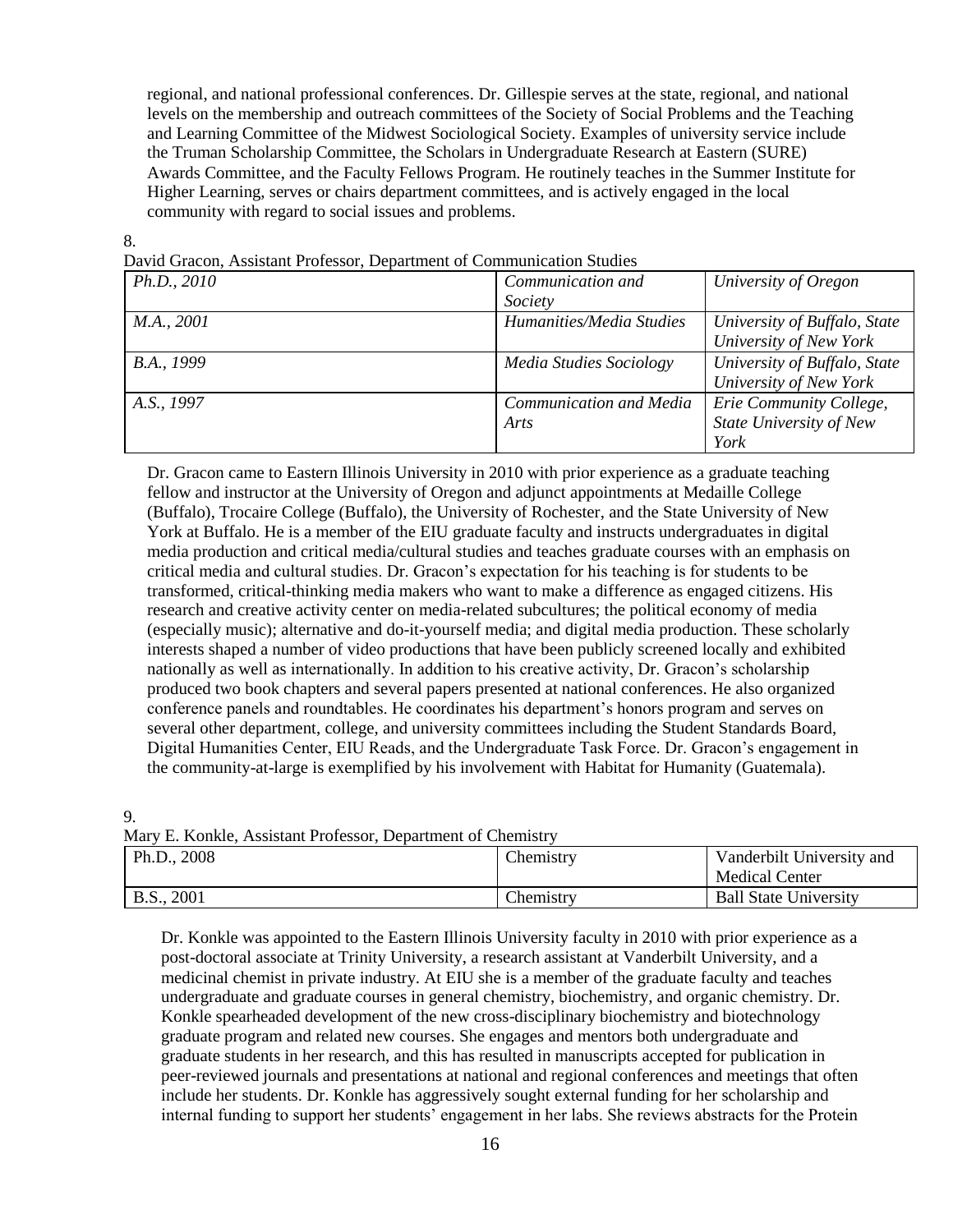Society and is a member of its Education and Outreach Committee. Also at the national level, she is an active reviewer for the Council on Undergraduate Research and was EIU's liaison to that organization. Dr. Konkle served on the external advisory board to the Department of Chemistry at Ball State University, as a peer reviewer for the Journal of Chemical Education Research, and a poster judge for the Louis Stokes Midwest Center for Excellence Conference. Further, she advises a student organization, and serves on several university-level committees and councils.

#### 10.

|  |  | Barry J. Kronenfeld, Assistant Professor, Department of Geology/Geography |  |  |
|--|--|---------------------------------------------------------------------------|--|--|
|  |  |                                                                           |  |  |
|  |  |                                                                           |  |  |
|  |  |                                                                           |  |  |

| Ph.D., 2004 | Geography | University of Buffalo,         |
|-------------|-----------|--------------------------------|
|             |           | <b>State University of New</b> |
|             |           | York                           |
| B.A., 1992  | Economics | Cornell University             |

Dr. Kronenfeld was appointed to the EIU faculty in 2011 with prior experience as an assistant professor at George Mason University and a teaching associate at the University of Buffalo, State University of New York. He is a member of the graduate faculty, specializes in geographic information science and historical ecology, and teaches courses in cartography, geographic information science, modeling, and human impacts on the environment. Dr. Kronenfeld advises undergraduates and graduate students in the Professional Science Master's program and chairs a graduate thesis committee. Dr. Kronenfeld's research focuses on two areas of geographical information science: forest landscape change and visualization and analysis of spatial patterns; and cartographic and statistical methods to support geographic visualization and pattern analysis. During the evaluation period, he published seven articles in peer-reviewed journals; produced a peer-reviewed conference paper, a peer-reviewed conference abstract, an editor-reviewed book chapter; and gave several conference presentations. Dr. Kronenfeld's research informs his teaching, engages his students in his classes and in the field, and has been recognized by his peers with an Achievement and Contribution Award. He serves on several department and college committees including evaluating proposals for the Scholars in Undergraduate Research at Eastern Awards (SURE). He is a member of the Illinois Geographic Information Sciences Association where his students also participate, and he serves on its Education Committee. Dr. Kronenfeld is also an elected officer of the Cartography Specialty Group of the Association of American Geographers and edits the Cartography Specialty Group's newsletter. Locally, he supports mapping projects with his students for the regional office of education and for the Cowden-Herrick School District.

11.

Danelle D. Larson, Assistant Professor, Department of Music

| D.M.A., 2010 | <b>Music Education</b> | Arizona State             |
|--------------|------------------------|---------------------------|
|              |                        | University                |
| M.M., 2005   | <b>Music Education</b> | Arizona State             |
|              |                        | University                |
| B.S., 1997   | <b>Music Education</b> | University of Illinois at |
|              |                        | Urbana-Champaign          |

Dr. Larson was appointed to the Eastern Illinois University faculty in 2010 and directs the department's music education division. She is a member of the graduate faculty and teaches undergraduate courses in music education, instrumental methods, concert band, symphonic band, and graduate courses in research methods, history and philosophy of music education, and psychology of music education. In addition, she supervises student teachers and leads music education seminars. Dr. Larson mentors undergraduate researchers who have participated in state-level music educator conferences. Her research and creative activity includes development of a critical thinking workshop that has been presented at professional organizations and to classes at other universities in Illinois,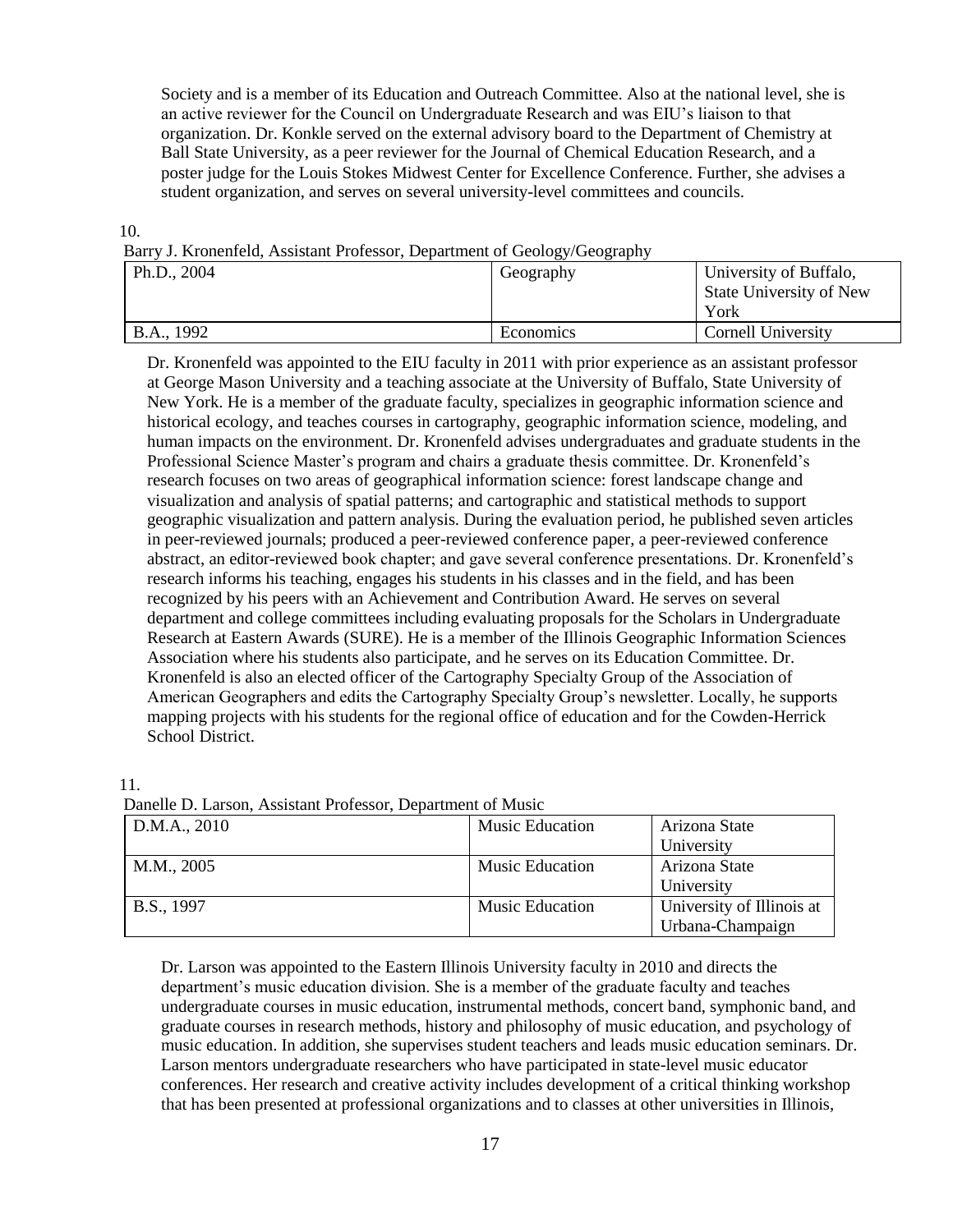Arizona, and Florida. Dr. Larson's research has also been presented at peer-reviewed regional, national, and international conferences and published in state-level journals. She is presently working on a book chapter, "A History of Women's Bands in America: Performing Music in Gender in Society." Dr. Larson serves as program liaison with the College of Education and Professional Studies, chairs her department curriculum committee, and is a member of the Council on Teacher Education and the Library Advisory Board. In addition, she directs Eastern's Music Camps (summer) and facilitates the Band Director Workshops held in conjunction with the EIU Honors Band. Her service has been recognized with an Achievement and Contribution Award.

| Donne Laughin-Schunz, Assistant Floressor, Department of Flistory |                              |                                      |  |  |
|-------------------------------------------------------------------|------------------------------|--------------------------------------|--|--|
| Ph.D., 2009                                                       | <b>History</b>               | Indiana University                   |  |  |
| M.A., 2000                                                        | <b>American History</b>      | University of Missouri-<br>St. Louis |  |  |
| B.A., 1998                                                        | <b>History and Secondary</b> | Knox College                         |  |  |
|                                                                   | Education                    |                                      |  |  |

12. Bonnie Laughlin-Schultz, Assistant Professor, Department of History

Dr. Laughlin-Schultz was appointed to the Eastern Illinois University faculty in 2012 with prior experience as an assistant professor at Appalachian State University, a visiting lecturer at Indiana University, and a high school history teacher at St. Louis University High. At EIU she is a member of the graduate faculty and teaches undergraduate and graduate courses in United States history, American women's history, social studies teaching methods, and historical research and writing. Her courses are included in the Women's Studies program, and she serves on graduate theses committees. In addition, Dr. Laughlin-Schultz is the Social Science Teaching Coordinator, chairs and coordinates the History and Social Studies Teachers Conference held annually at EIU, mentors undergraduate history honors students, and advises students on national conference presentations. Her research centers on 19th century United States and the Civil War era resulting in a book, *The Tie That Bound Us: The Women of John Brown's Family and the Legacy of Radical Abolitionism published in 2013, two articles, several* book reviews, and conference presentations. Dr. Laughlin-Schultz chairs her department curriculum committee, serves on other department and college committees, co-moderates the annual Living History program, and is the book editor for the H-CIVWAR electronic distribution list.

13.

James D. Riley, Assistant Professor, Department of Geology and Geography

|             | ້                    |                           |
|-------------|----------------------|---------------------------|
| Ph.D., 2013 | Geography            | University of Illinois at |
|             |                      | Urbana-Champaign          |
| M.A., 2003  | Geography/Water      | University of             |
|             | Resources            | Wyoming                   |
| B.S., 2000  | Environmental        | <b>Elmhurst College</b>   |
|             | Management, Business |                           |
|             | Administration       |                           |

Dr. Riley joined the Eastern Illinois University faculty in 2010 with prior teaching experience as an instructor and graduate teaching assistant at the University of Wyoming. At EIU he teaches courses in the natural environment, earth sciences, natural disasters, geomorphology, field methods, and surface water processes and resources. He is a member of the graduate faculty and teaches research methods, hydrosphere, and field methods courses for natural sciences teachers. Dr. Riley's research interests focus on fluvial systems including stream and river confluences; meander bend dynamics, human modification impacts, and watershed management. The proceeds of his scholarship have been published in peer-reviewed discipline journals and in a U.S. Geological Survey report. He and his students have presented at professional conferences at state and national levels. In addition, Dr. Riley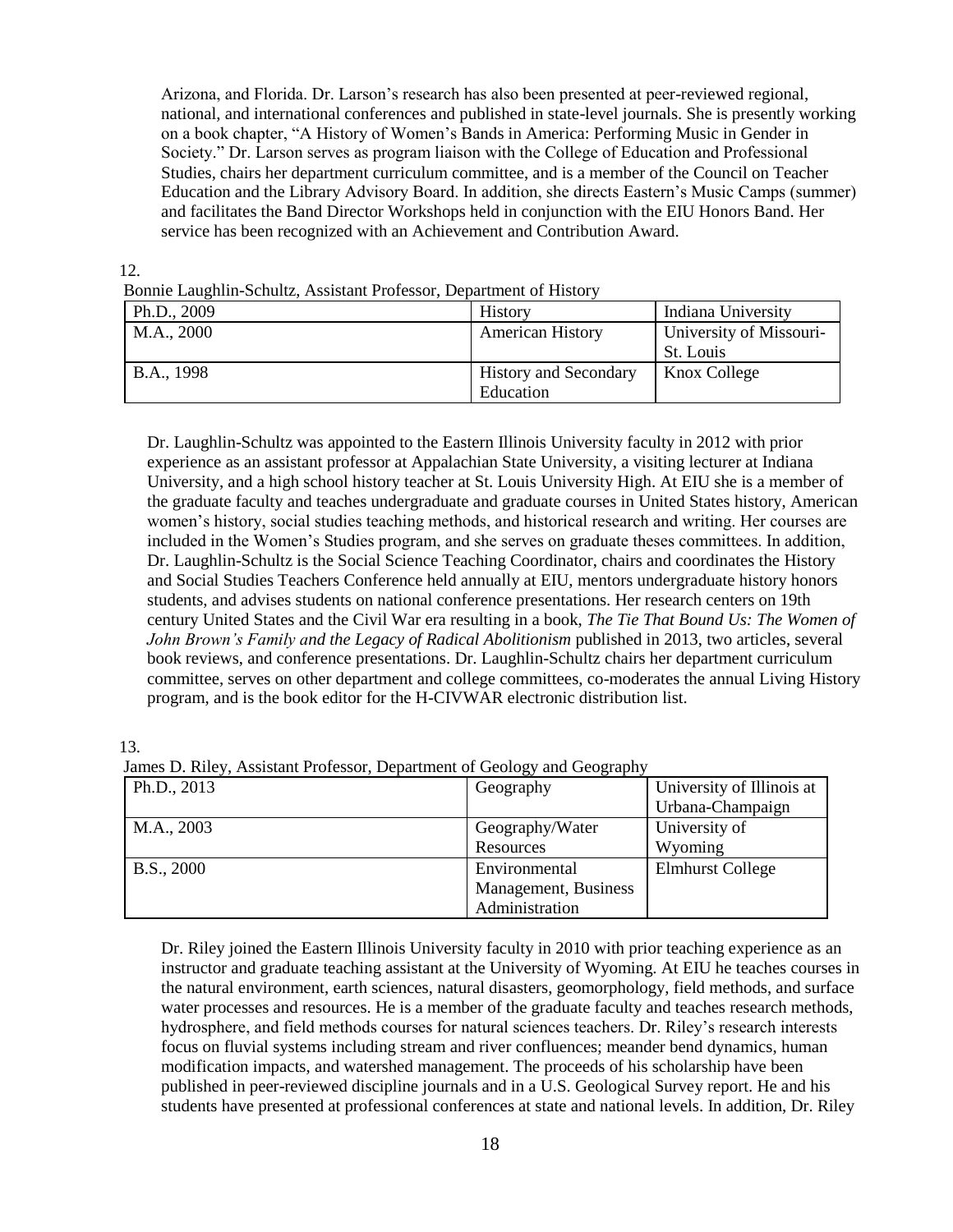reviews manuscripts for scientific journals in his discipline. He serves on department and college committees and has chaired both the department and college curriculum committees. Dr. Riley serves as an advisor for M.S. in Natural Sciences graduate students and is the division chair of the Illinois State Academy of Sciences.

14.

| Bananina L. Bzczur, Assistant i foressor, Department of Communication Buddes |                                                     |                          |  |  |
|------------------------------------------------------------------------------|-----------------------------------------------------|--------------------------|--|--|
| Ph.D., $2011$                                                                | University of North<br><b>Communication Studies</b> |                          |  |  |
|                                                                              |                                                     | Carolina at Chapel Hill  |  |  |
| M.A., 2005                                                                   | <b>Communication Studies</b>                        | University of Cincinnati |  |  |
| B.A., 1999                                                                   | English                                             | Miami University         |  |  |

Samantha L. Szczur, Assistant Professor, Department of Communication Studies

Dr. Szczur joined the EIU faculty in a tenure-track position in 2011. She is a member of the graduate faculty and teaches undergraduate and graduate courses in speech communication; organizational communication; communication and culture; argumentation and critical thinking; and research methods. Dr. Szczur's research interests include cultural studies, critical theory, labor/work studies, identity, gender, and the cultural politics of work. During the evaluation period, her scholarship has resulted in three book chapters, two book reviews, and a peer-reviewed journal article in review based on her doctoral dissertation, *Office Space: Governmentality, the Corporate Campus, and Subject Position*. In addition, Dr. Szczur has presented her work at regional communication and disciplinerelated conferences. Dr. Szczur serves on department committees and serves as chair of several of them. She was a judge for the Smith Merritt and Balasi Persuasive Speaking Competition also serves as a Women's Studies library liaison. In addition, Dr. Szczur co-edits the http://orgcominthenews.org website.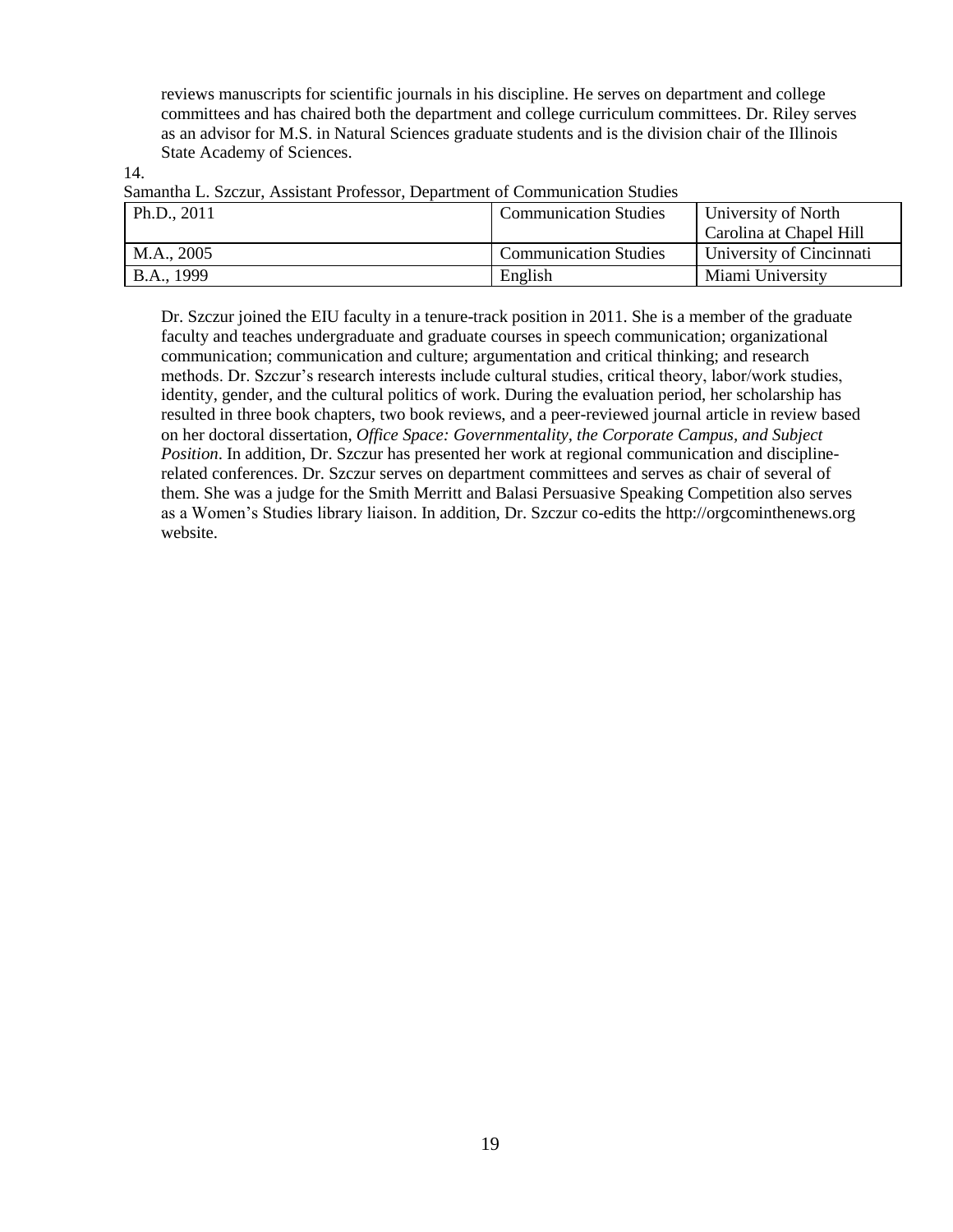#### D. **New Degree Program**

# New Program Request M.S. in Cybersecurity

A Collaborative Degree Program between the Schools of Business and Technology

#### **Overview and Background**

The M.S. in Cybersecurity will be a part-time, cohort program for working professionals with a computer/information technology or related undergraduate degree. The two-year program requirements (inclusive of two summers) have a five-day residential component upon completion of the second semester, and a fifteen day residential component at the conclusion of the fifth semester for both laboratory experiences and a 10 day residential capstone experience immediately following those laboratory sessions. Through completion of this program, students will be prepared to become leaders and technical managers in cybersecurity, which requires solid understanding of security technology and organizational management principles and practices in order for graduates to make sensible and responsible decisions. The addition of a specialized master's program focused on information security is a natural extension of our existing post-baccalaureate certificate program in Information Security; the distance delivery format allows us to reach a much broader audience geographically and follows the trend at EIU of implementing online and low-residency graduate programs.

#### **Demand**

There is significant and growing demand for professionals with an information security background, and not enough supply of graduates to meet this demand. According to the Bureau of Labor Statistics, the employment opportunities for Information Security Analysts is expected to increase at a much higher than average rate over the next decade, 18% from 2014-2024. Similarly, The Illinois Department of Employment Security projects over 30% growth in the profession from 2012-2022. While there are existing information security master's degree programs in Illinois, there is no such program approved for online delivery among Illinois state institutions. This program will provide an affordable option for practicing information technology professionals, as it is designed as a part-time program with minimal EIU residential requirements. Through the proposed M.S. in Cybersecurity, students will be prepared to become leaders and technical managers in cybersecurity. Typical positions will include (but are not limited to): Cybersecurity Consultant, Network Security Specialist, Information Assurance Specialist, Computer Security System Analyst, Web Security Engineer, Information Security Officer, Information Security Operations Manager, Cybersecurity Administrator, Identity Management Analyst, and IT Security Manager.

### **Curriculum**

The M.S. in Cybersecurity requires successful completion of 32 semester hours of coursework. Because of its focus on practitioners, the decision was made to offer a culminating residential capstone experience, rather than require completion of a thesis. Degree requirements include those outlined for the master's degree by the Graduate School. As a non-thesis degree, all students must complete a minimum of 32 semester hours of study. At least 21 of these hours must be in residence (i.e., EIU courses); at least 22 semester hours must be in courses numbered 5000 or higher. Because this degree program will be based on a "cohort model," the coursework as outlined below will assure these requirements are met. They also must earn at least a 3.0 grade point average and complete their degree requirements within six years.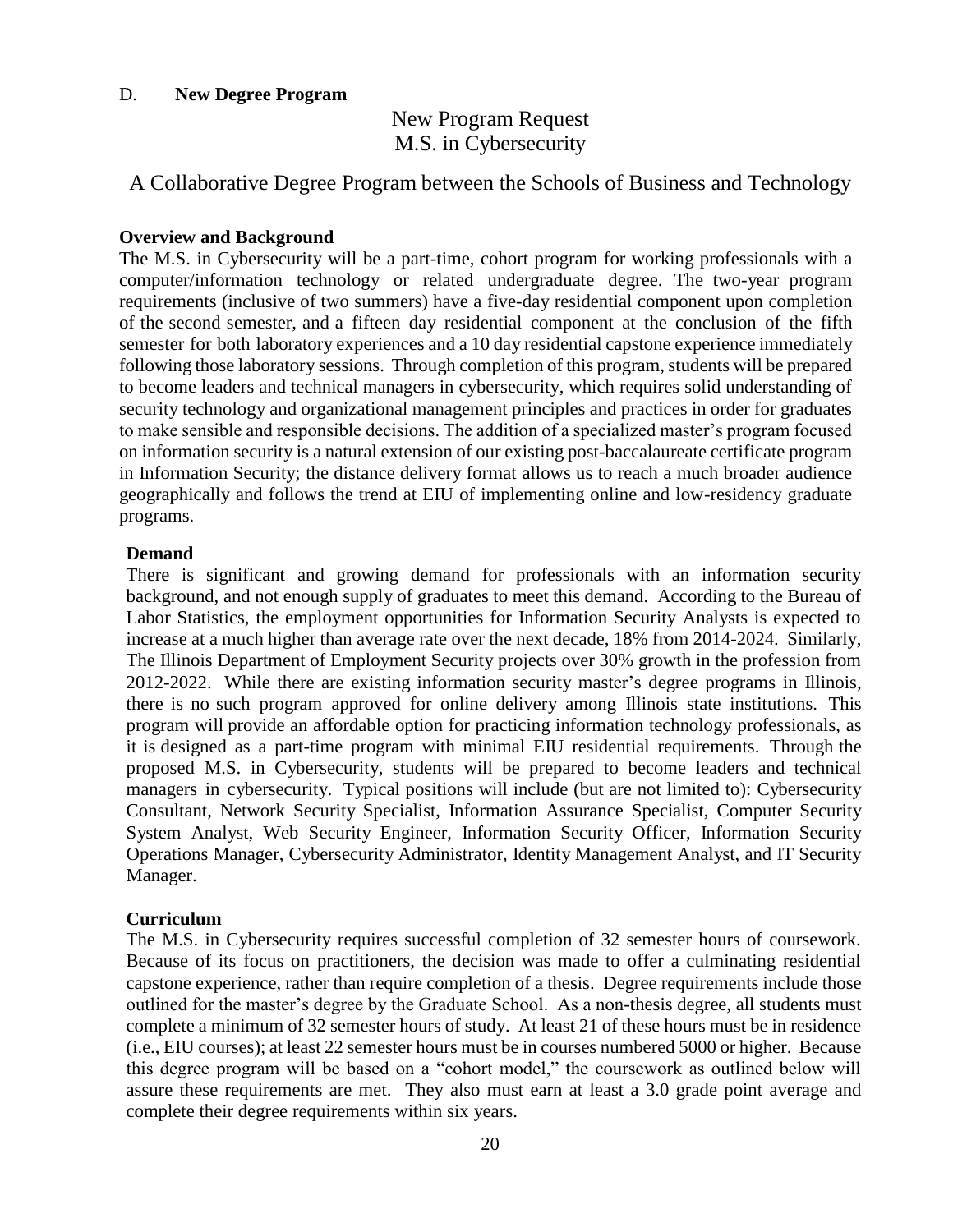# **D. New Degree Program (Cont.)**

The table below shows program course requirements, titles, and credit hours. Several courses have been revised so they can be offered in a hybrid/online format and there will be two new courses. **Cybersecurity Coursework Requirements**

| <b>Course</b>                                                 | <b>Credits</b> |
|---------------------------------------------------------------|----------------|
| 1: TEC 5313 - Networking and Advanced Data Communications     | 3              |
| 2: TEC 5323 - Advanced Database Technology                    | 3              |
| 3: TEC $5353 - Cybersecurity$                                 | 3              |
| 4: MIS 4850 - Systems Security                                | 3              |
| 5: TEC 5363 - Database Security and Reliability               | 3              |
| 6: AET 4823 - Facilities Security                             | 3              |
| 7: CYB 5550 - Cybersecurity Professional Seminar (New Course) | 3              |
| 8: MBA 5670 - Management of IT                                | 3              |
| 9: TEC 5413 - Biometric Security                              | 3              |
| 10: MIS 4860 - Ethical Hacking and Network Defense            | 3              |
| 11: CYB 5900 - Cybersecurity Capstone (New Course)            | $\mathfrak{D}$ |
| <b>Total Required Hours</b>                                   | 32             |

As a cohort program, students will all take the courses together, and the table below displays a typical course sequence for students entering the program in the fall semester. All fall semester courses may be delivered completely online (i.e. no residential requirement). Spring semester courses each year have hands-on laboratory expectations, so students will have a one-week residential requirement during finals week of that semester to complete the necessary labs. Summer courses are again delivered completely in an online format. The second summer of the program will consist of a residential requirement of approximately two weeks in length to complete the two credit hour capstone experience at EIU. CYB 5900 Cybersecurity Capstone will begin after fifth semester laboratories are completed, resulting in two residential expectations for program completion, one week to end the first spring semester, and three weeks to conclude the M.S. in Cybersecurity.

|                 | Dampic 110Li am Course Bequence |                 |                 |                  |                  |
|-----------------|---------------------------------|-----------------|-----------------|------------------|------------------|
| <b>Fall 1</b>   | <b>Spring I</b>                 | Summer 1        | <b>Fall II</b>  | <b>Spring II</b> | <b>Summer II</b> |
| <b>TEC 5313</b> | TEC 5353                        | <b>TEC 5363</b> | CYB 5550        | TEC 5413         | <b>CYB 5900</b>  |
| TEC 5323        | MIS 4850                        | AET 4823        | <b>MBA 5670</b> | <b>MIS 4860</b>  |                  |

### **Sample Program Course Sequence**

### **Assessment and Evaluation**

Upon completion of the M.S. in Cybersecurity, students will demonstrate the ability to:

1) Assess, by analyzing technical and operational requirements, an enterprise level information cybersecurity system.

2) Construct the architecture of a typical cybersecurity system; identify significant vulnerabilities, risks, and points at which specific security technologies/methods should be employed.

3) Conduct network penetration tests, troubleshoot, and implement attack countermeasures in a typical information system.

4) Identify the components of cybersecurity layered structure for: a. Network defense architecture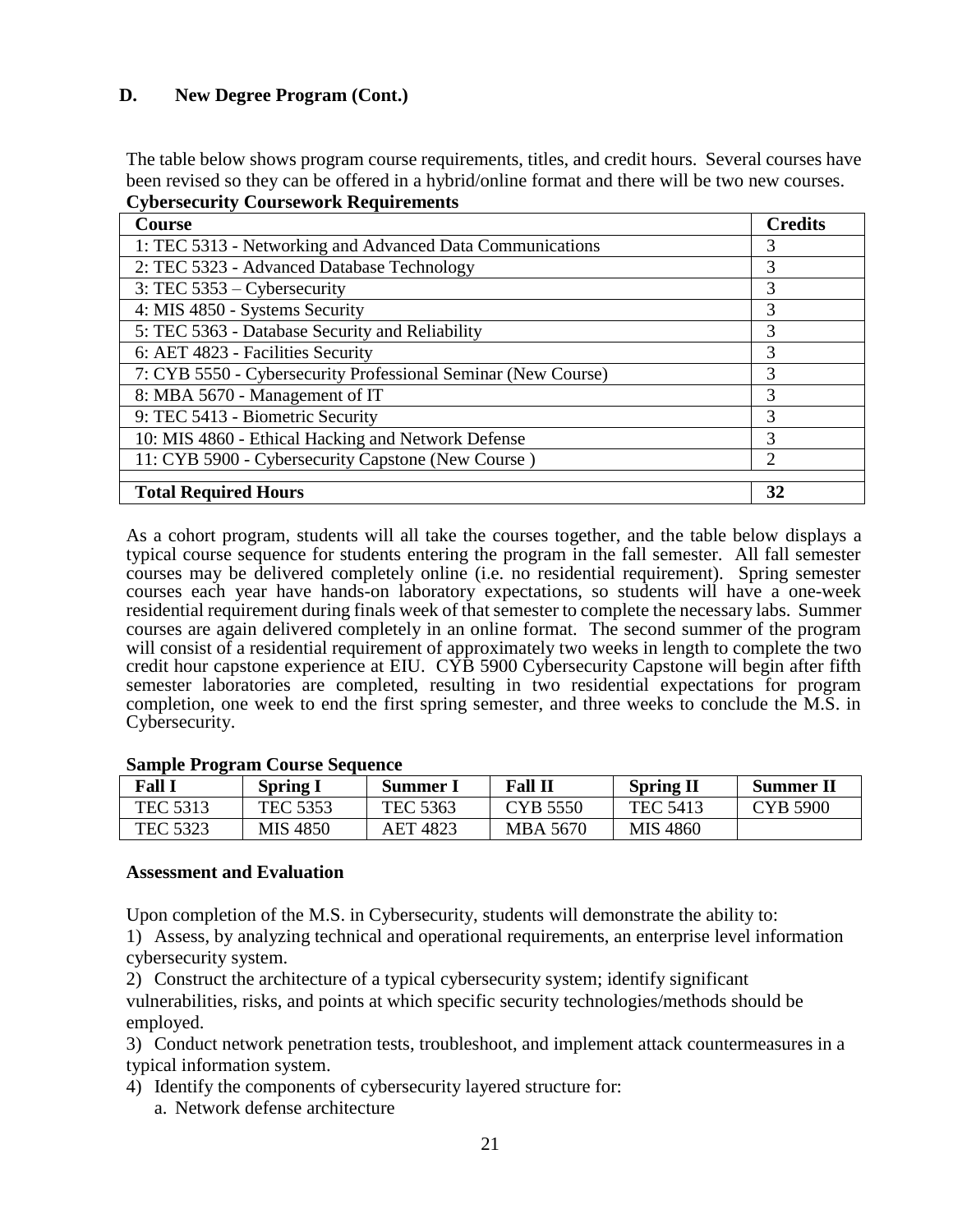# **D. New Degree Program (Cont.)**

- b. Access control and auditing
- c. Continuous network monitoring
- d. Real-time security solutions

5) Describe and apply the fundamental and advanced technologies, components, and issues

related to communications, data networks, and information systems.

6) Analyze network designs, topologies, architectures, protocols, communications, administration, operations, and resource management, for wired and wireless networks that affect security of the cyberspace.

Program assessment will be accomplished through both direct and indirect methods. Each of the six program learning objectives/outcomes listed above will be directly assessed for each cohort of students during their coursework via exam questions, writing assignments, laboratory performance, and projects. The cybersecurity capstone experience will also serve as a summative direct assessment of student learning. In addition, indirect methods of assessment may include graduating student self-evaluation of attainment of program learning outcomes, job placement, and alumni and employer surveys/evaluations. Student and graduate success in passing relevant industry certification exams will also be tracked and evaluated. In three years, the program coordinator will conduct an abbreviated program review; in eight years, a full review will be conducted.

## **Cost**

No new state funds are required for this program. EIU already has the faculty expertise to implement it and only two new courses will be necessary. The M.S. in Cybersecurity will be taught online in a cohort format. As the program grows, there will be some need for additional faculty resources, but adjuncts will be sought wherever possible. Internal reallocation from increased tuition and fee revenue generated by the program will cover any additional faculty resource costs. In addition, because of the online format, the adjuncts with needed expertise can be located anywhere and not restricted to Charleston. Course fees will support supplies needed for classroom activities. Existing library resources will support this new program including extensive electronic access to most of the important journals in the field. Classes and laboratories will be conducted in existing facilities in the School of Technology and the School of Business which can adequately support the online classes, on site laboratory, and the capstone experiences. Because the program is directed toward those working full-time in computer technology/security, there will be no graduate assistant positions necessary.

## **Faculty Expertise**

A brief overview of faculty credentials for three primary faculty who will teach in the program follows:

Dr. Rigoberto Chinchilla Ph.D. Integrated Engineering, Ohio University, 2003 M.S. Electrical Engineering, Ohio University, 1993 B.S. UACA, San José, Costa Rica, 1986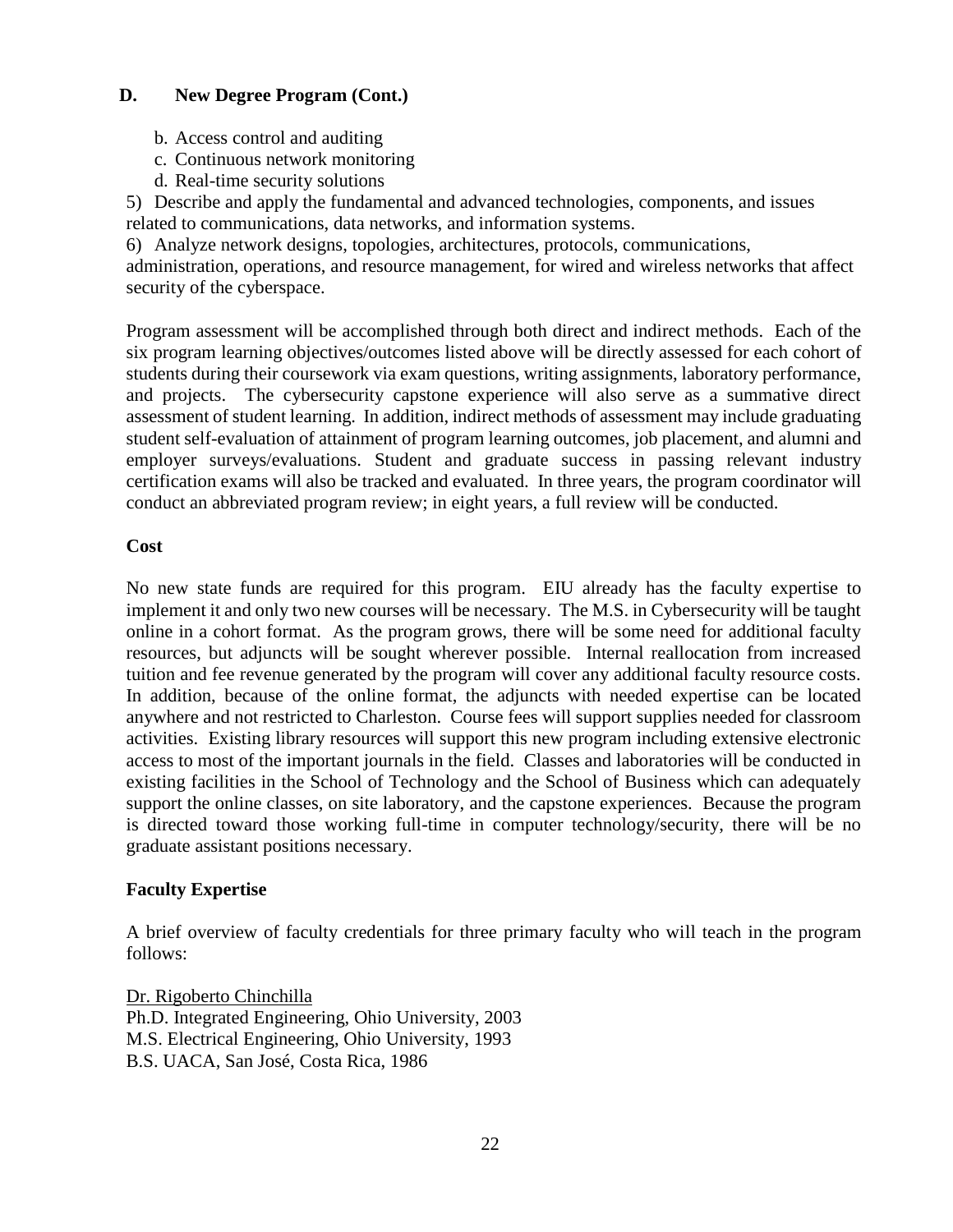# **D. New Degree Program (Cont.)**

Dr. Abdou Illia

Ph.D. Business Administration with Concentration in MIS, Laval University, Canada, 2003 M.S. Business Administration with Concentration in CIS, Sherbrooke University, Canada, 1989

Dr. Toqeer Israr

Ph.D. Electrical and Computer Engineering, University of Ottawa, Ontario, Canada, 2014 M.A.S. Electrical and Computer Engineering, Carleton University, Ontario, Canada, 2005 B.S. Computer Systems Engineering, Carleton University, Ontario, Canada, 2002

**It is recommended that the Board of Trustees approve this new degree program.**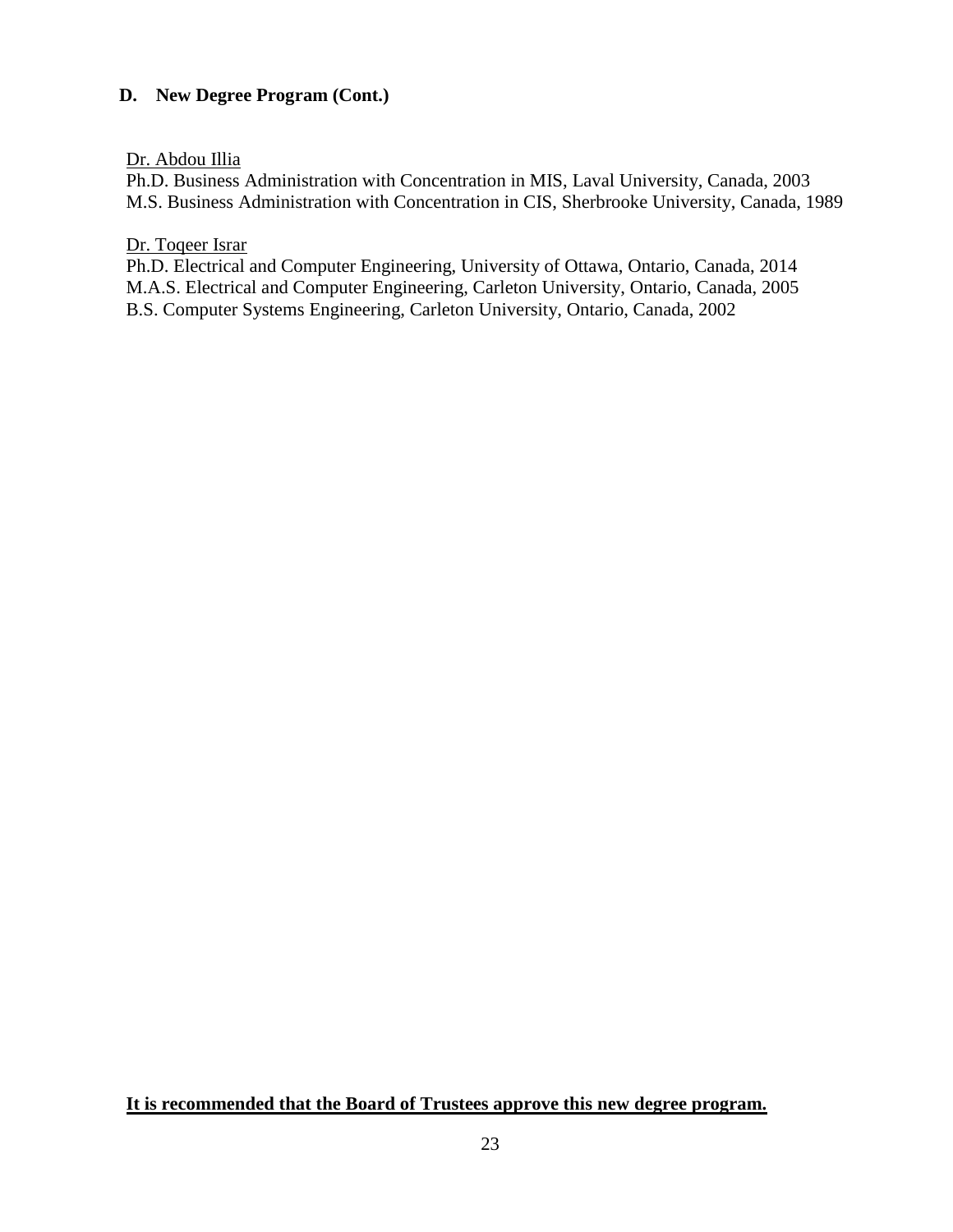#### **E. FY17 Tuition Recommendations**

#### **Proposed FY17 Tuition (Fall 2016, Spring 2017, Summer 2017)**

| <b>Undergraduate</b> - A student who has not earned the baccalaureate degree will pay the following tuition: |                          |                      |                 |
|--------------------------------------------------------------------------------------------------------------|--------------------------|----------------------|-----------------|
|                                                                                                              | <b>Illinois Resident</b> |                      |                 |
|                                                                                                              | <b>Present</b>           | <b>Proposed</b>      | <b>Increase</b> |
| FY17 New Students – Per Semester Hour<br>Continuing, Non-guaranteed Students – Per Semester Hour             | \$283.00                 | \$289.00<br>\$287.00 | \$4.00          |

Effective FY05, state law (110 ILCS 665/10-120) provides that tuition for new undergraduate Illinois resident students will remain the same for four continuous academic years. The guaranteed tuition rate period is extended for undergraduate degree programs approved by the University for completion in more than four years. The extension is limited to the minimum number of additional semester(s) to complete the program as approved by the University. This list of programs approved by the University for completion in more than four years is maintained by the Provost. In addition, state law limits the tuition increase applied in a continuing resident undergraduate student's fifth and sixth years. Continuing, non-guaranteed students are charged the guaranteed student rate for two fiscal years prior.

| Previous Rates:                              |          |
|----------------------------------------------|----------|
| FY16 Guaranteed Students – Per Semester Hour | \$285.00 |
| FY15 Guaranteed Students – Per Semester Hour | \$283.00 |
| FY14 Guaranteed Students – Per Semester Hour | \$283.00 |

#### **Non-Resident**

|                                              | <b>Present</b> | <b>Proposed</b> | Increase |
|----------------------------------------------|----------------|-----------------|----------|
| FY16 New Students – Per Semester Hour        |                | \$361.00        |          |
| Continuing Students – Per Semester Hour      | \$356.00       | \$361.00        | \$5.00   |
| <b>Footnote - Previous Rates:</b>            |                |                 |          |
| FY16 Guaranteed Students – Per Semester Hour | \$356.00       |                 |          |
| FY15 Guaranteed Students – Per Semester Hour | \$849.00       |                 |          |
| FY14 Guaranteed Students – Per Semester Hour | \$849.00       |                 |          |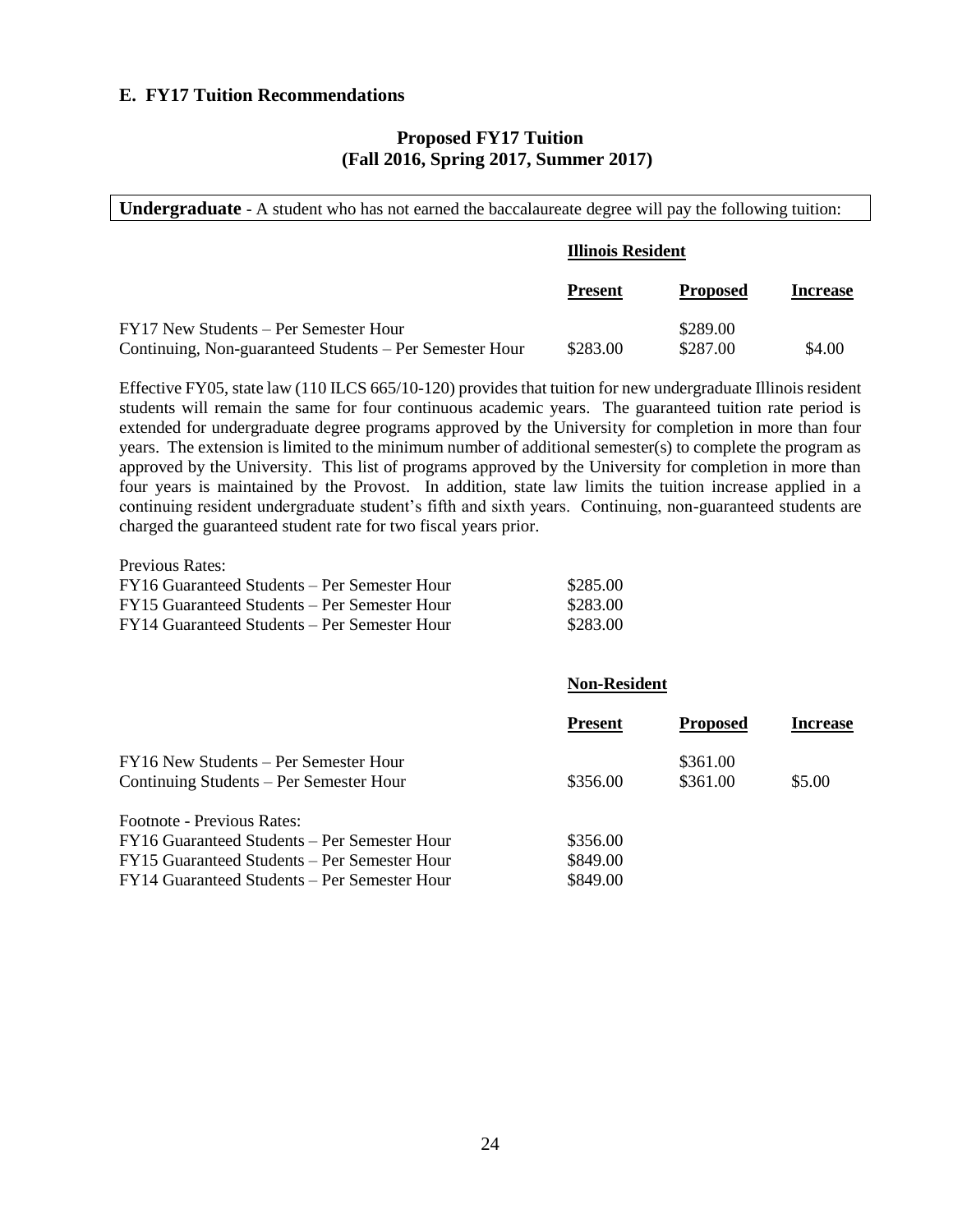# E.. **FY17 Tuition Recommendations (Cont.)**

**Graduate -** A post-baccalaureate student will pay the following tuition (regardless of the level of courses in which he/she enrolls):

|                          | <b>Illinois Resident</b> |                 |                 |
|--------------------------|--------------------------|-----------------|-----------------|
|                          | <b>Present</b>           | <b>Proposed</b> | <b>Increase</b> |
| <b>Per Semester Hour</b> | \$285.00                 | \$289.00        | \$4.00          |
|                          | <b>Non-Resident</b>      |                 |                 |
|                          | <b>Present</b>           | <b>Proposed</b> | <b>Increase</b> |
| <b>Per Semester Hour</b> | \$684.00                 | \$694.00        | \$10.00         |

**It is recommended that the Board of Trustees approve the tuition increase.**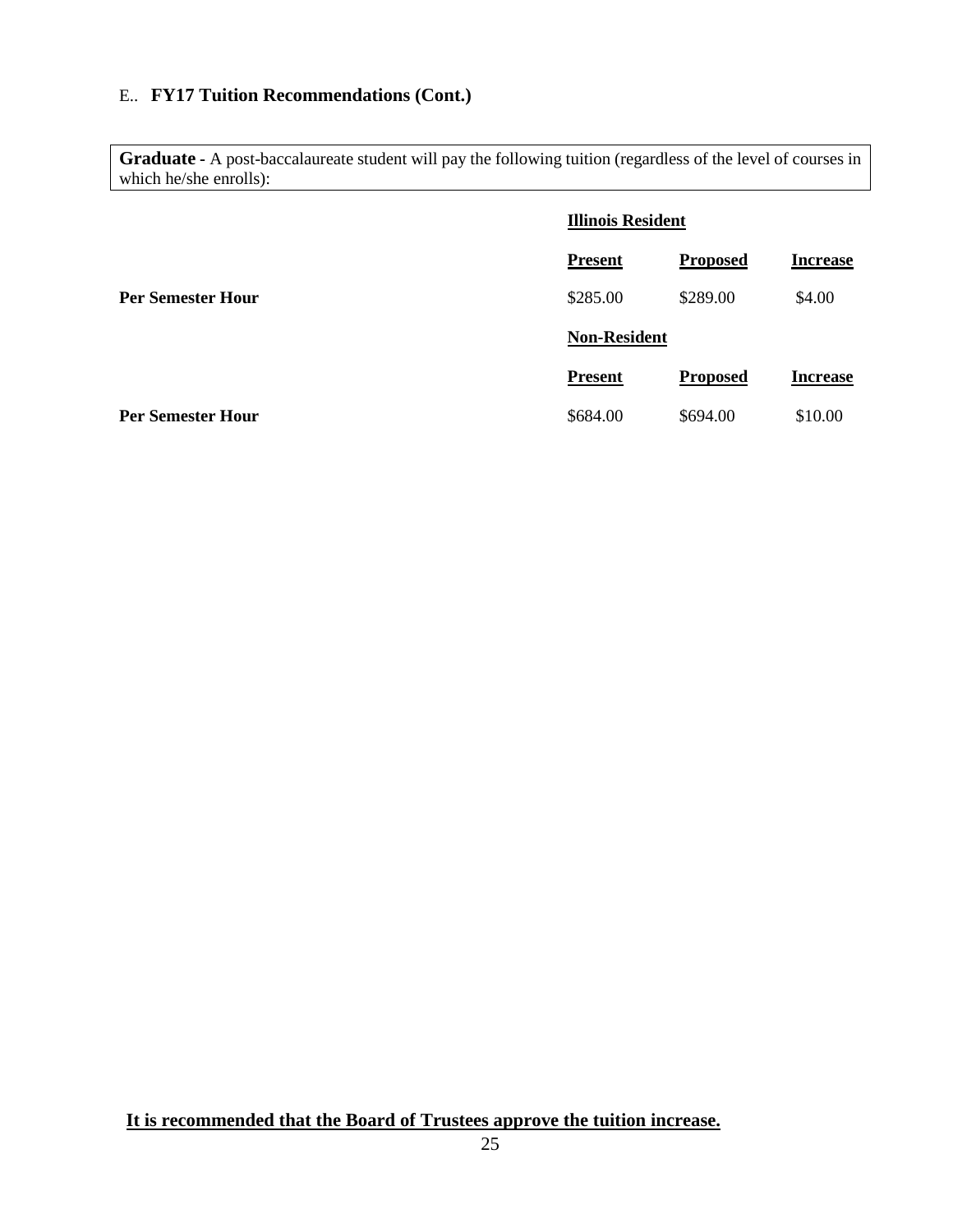# **F. Annual Meeting: Election of Officers**

The April meeting is the annual meeting for the Board.

 Per Robert Miller, University Counsel, the "Eastern Illinois University Law" (110 ILCS 665/10-25) provides that only the Board Chairman and Secretary may be elected by secret ballot.

The Vice Chairperson and member pro tem of the Executive Committee will be selected by a roll call vote.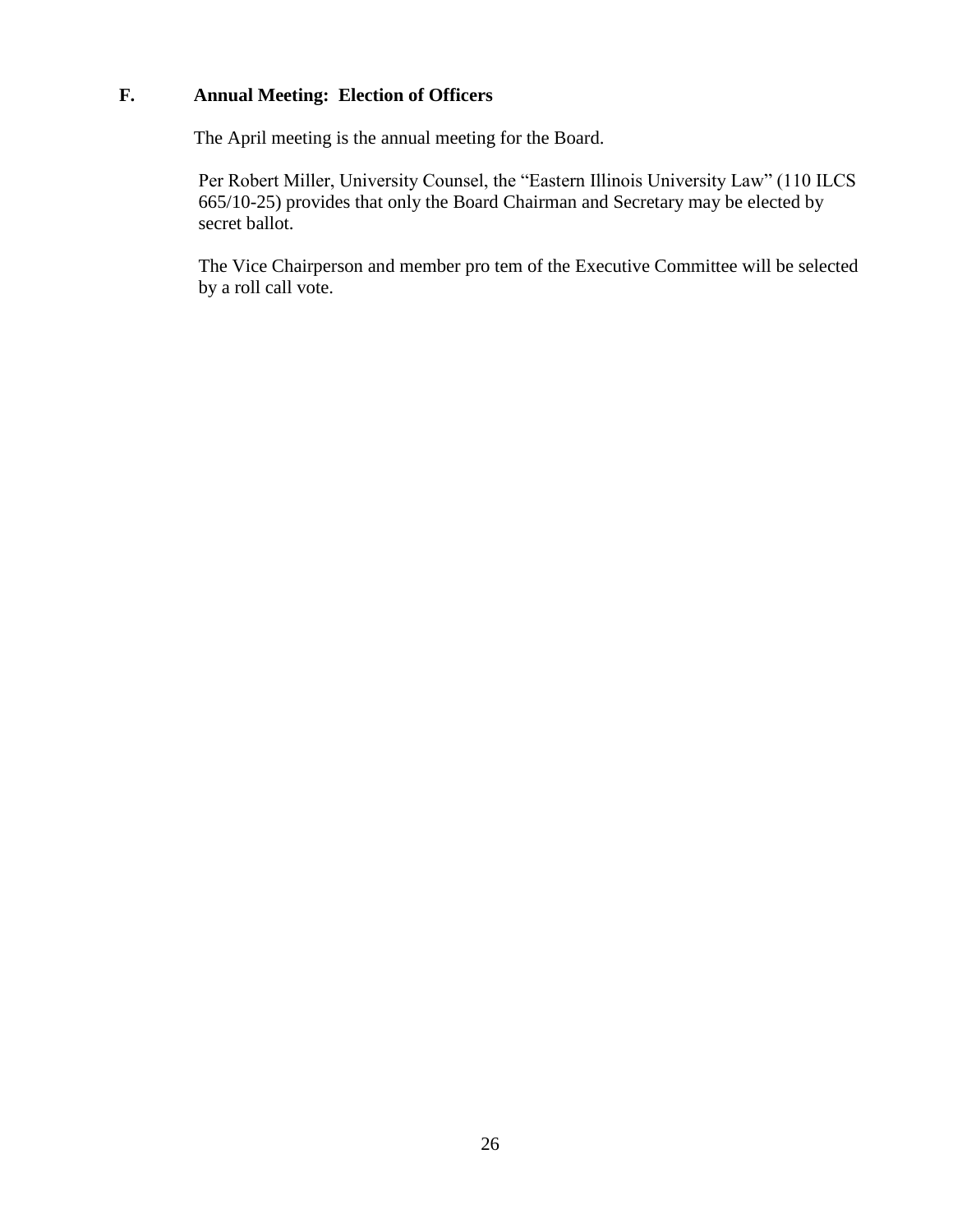# V. **INFORMATION ITEMS**

# A. **President's Report**

MyEIU Presentation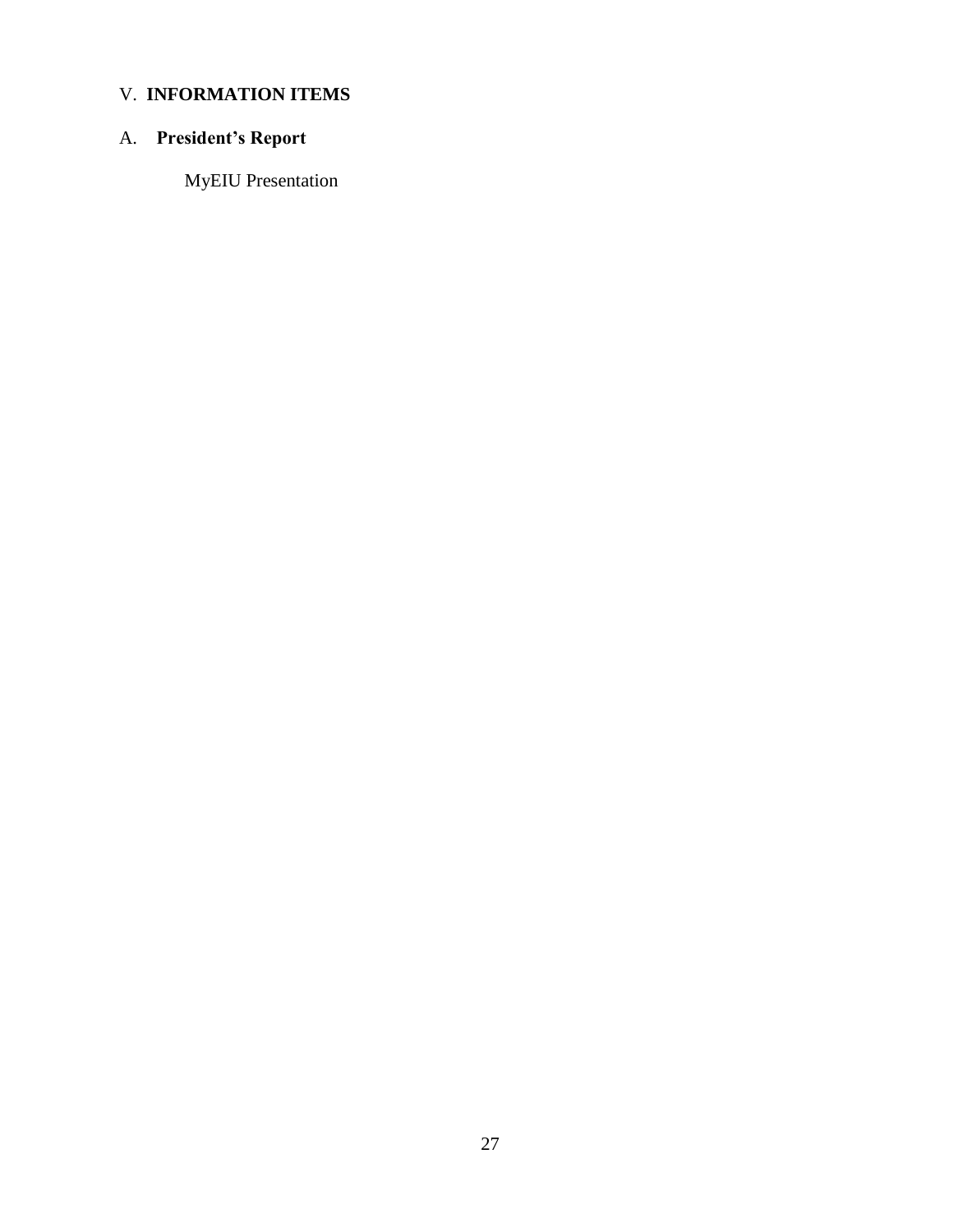# B. **Reports from Constituencies**

Faculty Senate – Dr. Jemmie Robertson Staff Senate – Dr. Shawn Peoples Student Government – Ms. Shirmeen Ahmad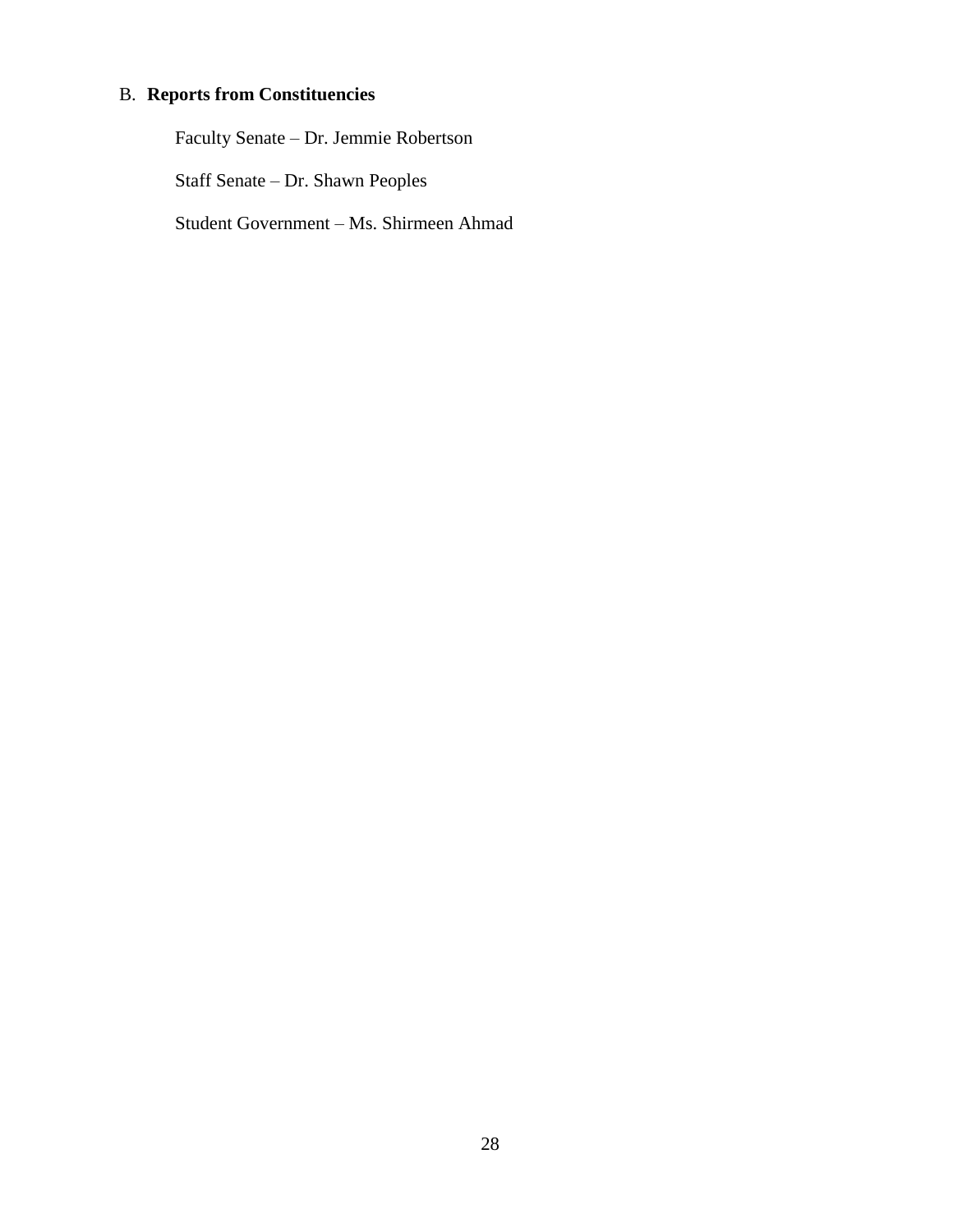# C. **Summary of Purchases \$100,000 - \$249,999**

| <b>Vendor</b>                                               | <b>Type of Purchase</b>                                         | <b>Bids</b> | <b>Amount</b> |
|-------------------------------------------------------------|-----------------------------------------------------------------|-------------|---------------|
| The Upchurch Group, Inc.<br>Mattoon, IL                     | Civil Engineering Retainer -<br>FY17 contract                   | (10)        | \$150,000.00  |
| <b>MacMillan Holtzbrinck Publishers</b><br>Gordonsville, VA | <b>Textbooks for Textbook</b><br>Rental Library - FY17 contract | (A)         | \$135,000.00  |
| Cengage Learning<br>Cincinnati, OH                          | <b>Textbooks for Textbook</b><br>Rental Library - FY17 contract | (A)         | \$450,000.00  |
| McGraw-Hill<br>New York, NY                                 | <b>Textbooks for Textbook</b><br>Rental Library - FY17 contract | (A)         | \$450,000.00  |
| <b>Pearson Education</b><br>Upper Saddle River, NJ          | <b>Textbooks for Textbook</b><br>Rental Library - FY17 contract | (A)         | \$675,000.00  |
| Paap Printing<br>Charleston, IL                             | Printing Services - FY17 contract                               | (B)         | \$125,000.00  |
| Yankee Book Peddler<br>Contoocook, NH                       | Books (Print & Electronic)<br>for Library - FY17 contract       | (C)         | \$225,000.00  |

(A)Exempt per Section V.B.1d of Board Regulations

(B) First renewal of original two year contract with four two year renewal options. No increase in price.

(C) Sole Source, after sunset of Public Act 97-0643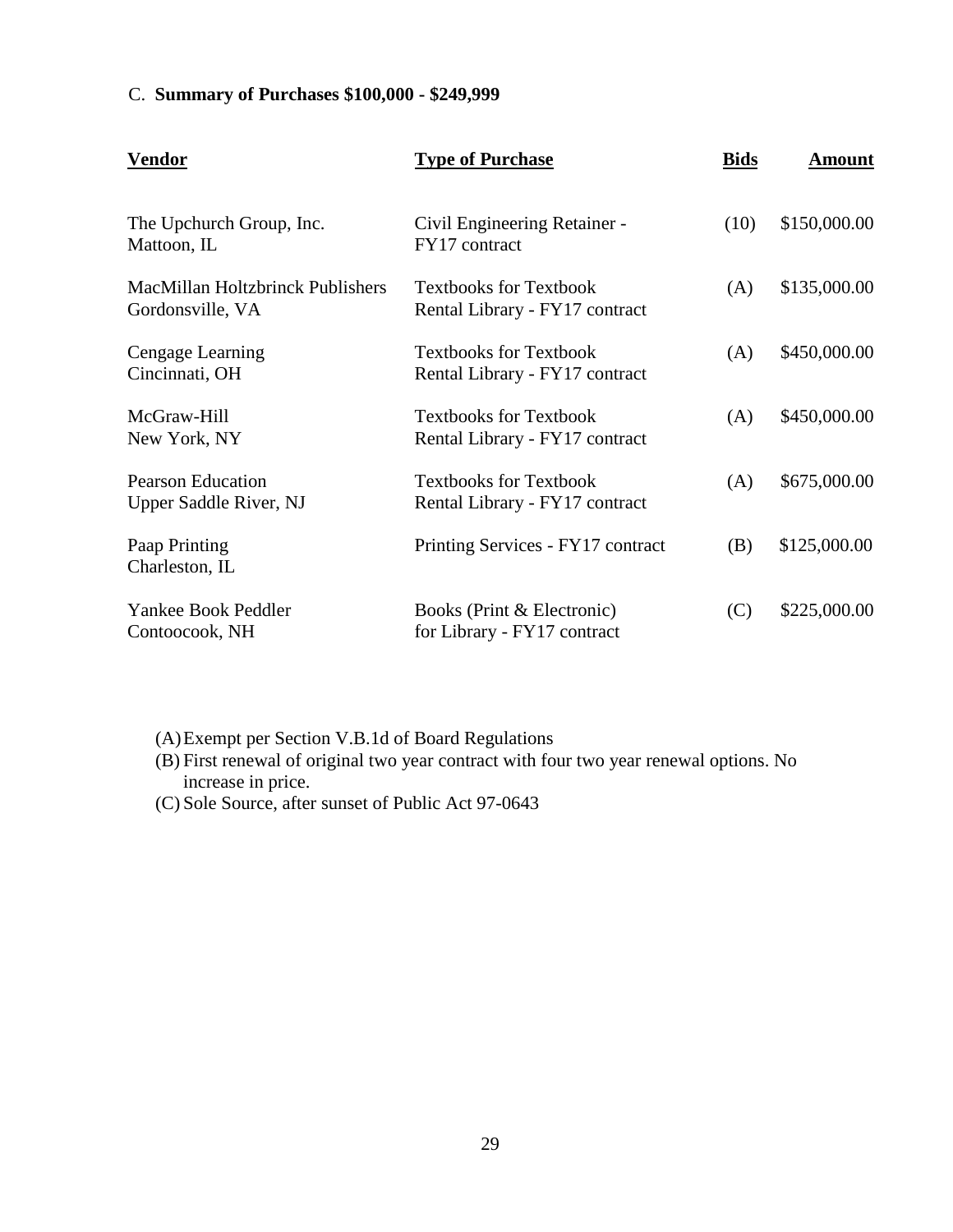## **D. FY 2016 Deposit and Investment Report**

#### **Eastern Illinois University Deposit and Investment Report** For the Quarter Ending March 31, 2016

| <b>Operating Funds Investment Performance:</b>   |              |              |                   |                     |
|--------------------------------------------------|--------------|--------------|-------------------|---------------------|
|                                                  |              |              | Quarterly         | <b>Year to Date</b> |
| Average Daily Cash Balance                       |              |              | \$ (3,102,182.03) | \$ (3,100,229.04)   |
| Average Daily Invested Balance                   |              |              | 42,587,824.71     | 43,896,826.25       |
| Net Average Daily Balance                        |              |              | \$39,485,642.68   | \$40,796,597.21     |
| <b>Total Interest Earned on Investments</b>      |              |              | 23,949.30         | 36,688.73           |
| Percentage of Net Average Daily Balance Invested |              |              | 107.86%           | 107.60%             |
| Annualized Average Yield                         |              |              | 0.24%             | 0.12%               |
| Benchmark - 90 Day Treasury Bill                 |              |              | 0.30%             | 0.16%               |
| <b>Summary of Investments:</b>                   |              |              |                   |                     |
|                                                  | Cost         | Market Value |                   |                     |
| <b>Certificates of Deposit</b>                   | \$241,561.56 | \$241,561.56 |                   |                     |

EIU invests primarily in the Illinois Funds. The Illinois Funds consist primarily of repurchase agreements, commercial paper and money market funds. EIU investments may also include U.S. Treasury Notes, Government Agencies (e.g., Federal Home Loan Bank, FNMA, etc), Money Market Funds, Depository Accounts and Commercial Paper. Earnings rates for the quarter ranged from 0.20% to 1.25%

#### University/Foundation/Alumni/Agency General Ledger Cash by Major Category:

| Local Accounts/Athletics/Student Governed Funds/Reserves     | \$17,508,498.23  |
|--------------------------------------------------------------|------------------|
| <b>Income Fund Tuition</b>                                   | 14,008,879.68    |
| Student Insurance Fund/Departmental Equipment Reserves       | 10,557,793.82    |
| Alumni/Foundation Funds Held by the University               | 8,649,923.58     |
| Housing/Student Life Operating Funds                         | 6,232,170.98     |
| <b>Construction Funds/Capital Projects</b>                   | 6,083,783.92     |
| Gifts with Donor Restrictions for Departments                | 3,528,600.40     |
| Housing/Student Life Construction/Repair/Replacement Reserve | 2,173,279.49     |
| Student Loan/Work Study Funds                                | 895,358.96       |
| <b>Research and Grant Funds</b>                              | 766,945.01       |
| Parking/Lounge Operating Funds                               | 550,798.85       |
| Funds Held for Clubs/Organizations                           | 213,286.48       |
| <b>Endowment Funds</b>                                       | 76,161.54        |
| Scholarships Receivable Cash Reflected in Categories Above   | (4, 463, 201.93) |
| General Revenue Due From the State of Illinois               | (37,809,076.39)  |
|                                                              |                  |

\$28,973,202.62

Total Cash Balance March 31, 2016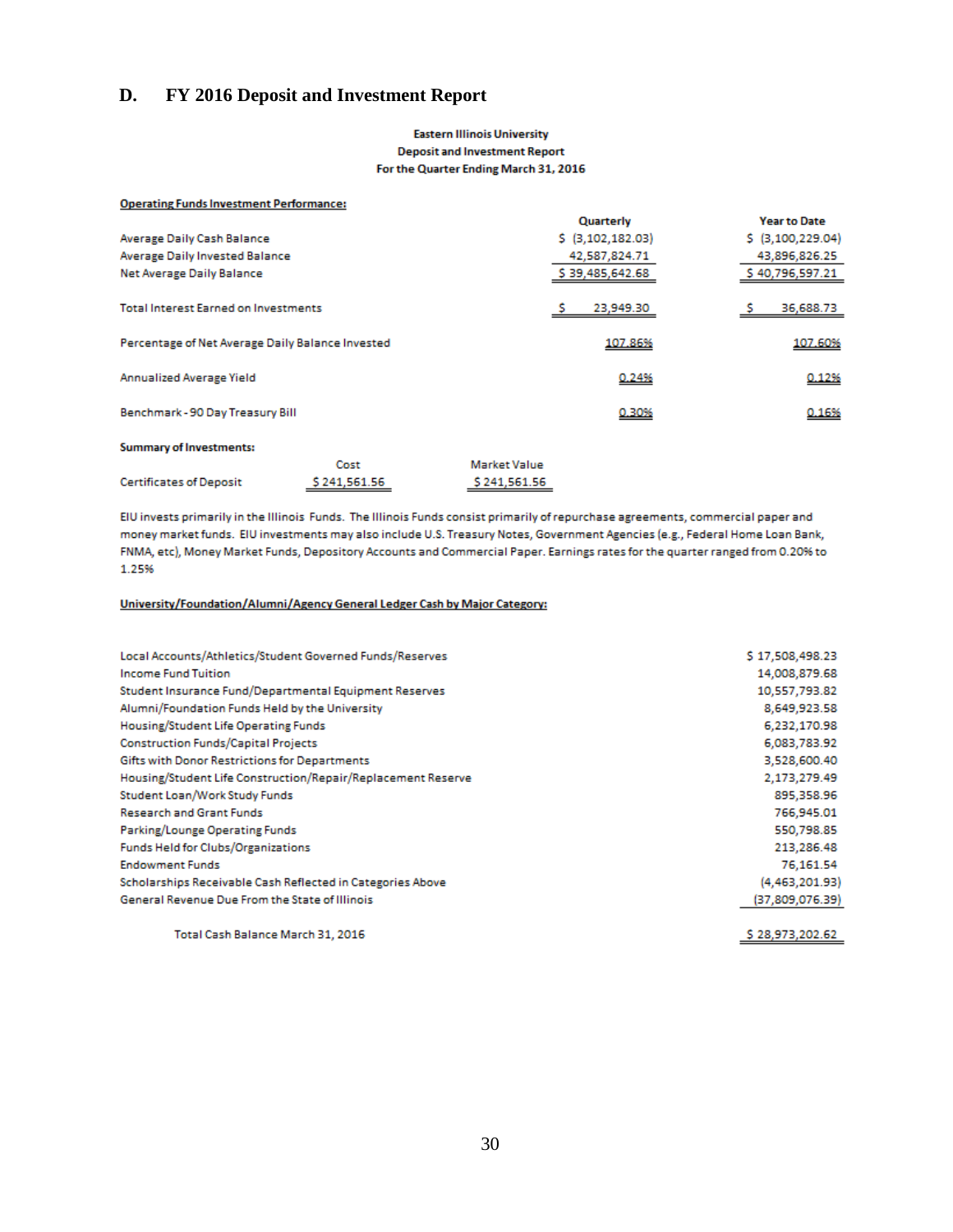# **D. FY 2016 Deposit and Investment Report (Cont.)**

#### **Endowment Funds Investment Performance:**

|                                            |          | Quarterly                |         | <b>Year to Date</b> |
|--------------------------------------------|----------|--------------------------|---------|---------------------|
| <b>Previous Portfolio Market Value</b>     | 12/31/15 | \$2,332,448.75           | 6/30/15 | \$2,391,763.31      |
| Interest and Dividends Income Reinvested   |          | 9.290.96                 |         | 46,429.50           |
| Cash/Investments Transferred to Endowment  |          | $\overline{\phantom{a}}$ |         | 47.545.09           |
| Change in Value of Investments             |          | 11.190.35                |         | (132, 807.84)       |
| <b>Present Portfolio Market Value</b>      | 3/31/16  | \$2,352,930.06           | 3/31/16 | \$2,352,930.06      |
| Total Return on Investments for the Period |          | 0.80%                    |         | (3.80)%             |

#### Endowment Funds Asset Allocation - Schwab Institutional Brokerage Account:

|                                                   | <b>Market Value</b> | Market Value      |                   |
|---------------------------------------------------|---------------------|-------------------|-------------------|
| <b>Equity Funds:</b>                              | 3/31/16             | 6/30/15           |                   |
| <b>Brandes Intl Equity</b>                        | Ś                   | \$59,263.24       |                   |
| <b>Brookfield Global</b>                          | 68,564.59           | 20,260.22         |                   |
| <b>MFS Intl Value</b>                             |                     | 27,966.46         |                   |
| Morgan Stanley Intl                               | 162,101.97          | 177,693.33        |                   |
| Pimco All Asset                                   | 92,952.25           | 182,178.04        |                   |
| <b>Principal Diversified</b>                      | 93,415.60           | 104,708.75        |                   |
| Touchstone Intl Small Cap.                        | 68,834.10           |                   |                   |
| <b>Vanguard Developed Markets</b>                 | 178,673.54          | 258,054.85        |                   |
| Vanguard Dividend Appreciation                    | 72,884.38           | 29,293.96         |                   |
| <b>Vanguard Emerging Markets</b>                  | 159,570.08          | 156,526.97        |                   |
| Vanguard Total Stock Market                       | 290,361.62          | 316,886.68        |                   |
| Vanguard 500 Index Fund                           | 270,440.90          | 320,764.21        |                   |
| Vaughan Nelson Value                              | 67,318.02           | 38,614.88         |                   |
| Wells Fargo Advantage                             | 140,347.82          | 43,958.58         |                   |
| <b>Total Equity Funds</b>                         |                     | 1,665,464.87<br>s | 1,736,170.17<br>s |
|                                                   |                     |                   |                   |
| <b>Bond Funds:</b>                                |                     |                   |                   |
| <b>Doubleline Total Return</b>                    | \$72,874.47         | \$46,014.57       |                   |
| JPMorgan Core Bond                                | 169,792.80          | 79,679.92         |                   |
| <b>Metropolitan West Total</b>                    | 170,875.21          | 96,481.64         |                   |
| <b>Templeton Global Bond</b>                      | 69,257.27           | 118,130.47        |                   |
| Vanguard Inflation Protected Sec.                 | 74.041.21           | 72,023.02         |                   |
| <b>Vanguard Total Bond</b>                        | ٠                   | 215,117.47        |                   |
| <b>Total Bond Funds</b>                           |                     | 556,840.96        | 627,447.09        |
| Other Funds:                                      |                     |                   |                   |
| <b>Ishares Currency Hedge</b>                     | \$128,535.70        | Ś                 |                   |
| Ishares S&P North American                        |                     | 24,510.56         |                   |
| <b>Total Other Funds</b>                          |                     | 128,535.70        | 24,510.56         |
|                                                   |                     |                   |                   |
| Cash Funds:                                       |                     |                   |                   |
| Schwab Money Market Fund/Cash                     |                     | 2.088.53          | 3,635.49          |
| <b>Total Schwab Institutional Brokerage Acct:</b> |                     | 2,352,930.06<br>s | 2,391,763.31<br>s |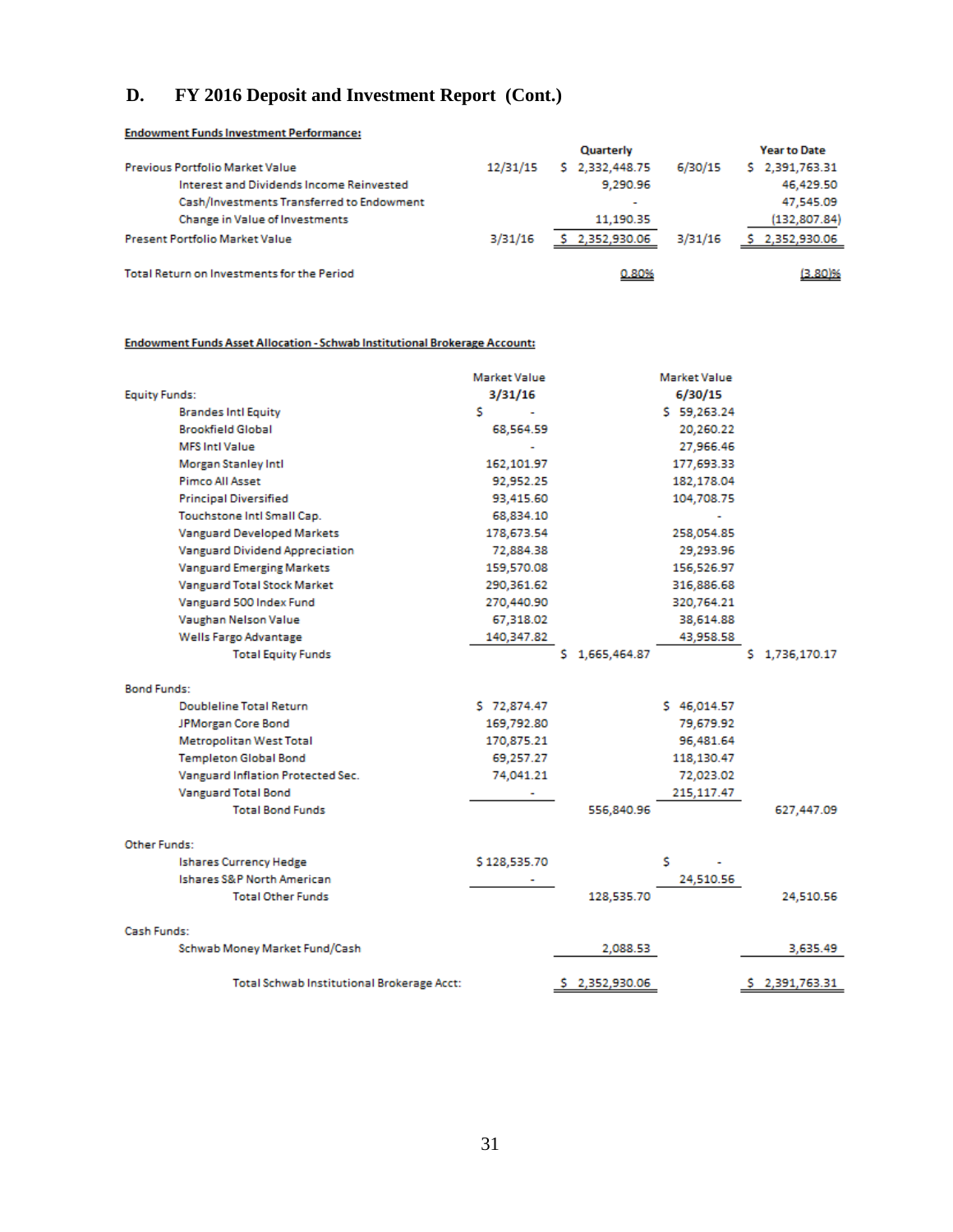#### .E. **University Highlights**

#### **AROUND CAMPUS**

**EIU Signs Agreements with DACC, IECC to Assist RNs with Bachelor Degrees**. Representatives of Eastern and two regional community college districts formally signed agreements that will allow associate degree-seeking nursing students to simultaneously begin their baccalaureate education. An innovative dual-track transfer program will allow ADN students from Danville Area Community College and Illinois Eastern Community Colleges to be admitted to Eastern's RN to B.S. in Nursing Program after completing their first year at their respective community college. Once these students successfully complete their ADN program, have their RN license, and proof of liability insurance, they are granted full admission to EIU.

In October 2010, the National Institute of Medicine released the report, "The Future of Nursing," which called for increasing the number of baccalaureate-prepared nurses in the workforce to 80 percent by 2020. The committee charged with preparing the recommendations stated that to respond "to the demands of an evolving health care system and meet the changing needs of patients, nurses must achieve higher levels of education." EIU's RN to BSN Program will simplify this process for hundreds of nursing students by allowing them to earn their baccalaureate degree at an accelerated rate. In addition, since the EIU coursework is offered completely online, participating students can study from their community of residence and/or employment as their schedules allow.

Please see<http://castle.eiu.edu/~pubaff/viewstory.php?action=1127> for more on this story.

**EIU Showcases Students' Faculty-Mentored Research.** More than 120 presentations involving the faculty-mentored work of 150 students were shared during Eastern Illinois University's Student Research and Creative Discovery Conference. Bringing together undergraduate and graduate students from across campus, this celebration of student achievement featured poster and oral presentations, as well as performances of public speaking and musical recitals. Research projects included student work in business, education, philosophy, biology, sociology, theatre, and many other fields.

The conference was organized by the university's Undergraduate Research Task Force and funded by the Sandra and Jack Pine Honors College.

**Eastern Illinois University's School of Continuing Education and Parkland College celebrated their 25-year-plus partnership** with a series of events on the Parkland campus. EIU offers five degrees via the Champaign campus, including bachelor's degrees in business administration, organizational and professional development, and general studies, and master's degrees in business administration and technology.

The celebration centered around the EIU Center's new – and larger – office space, which represents the strong and continuing success of the two institutions' partnership. The EIU Center will continue to specialize in meeting the education needs of adult students who cannot access university coursework in a traditional manner. This spring, approximately 400 students are enrolled in one or more of 25 classes being offered either in the evening or during weekends on the Parkland campus. Hundreds more benefit from our myriad online courses.

**EIU Officials Encouraged by Increase in Number of International Students and Graduate Students During Spring 2016 Semester.** The international student population increased by nearly 100 students, bringing the university's overall international student enrollment to 382, surpassing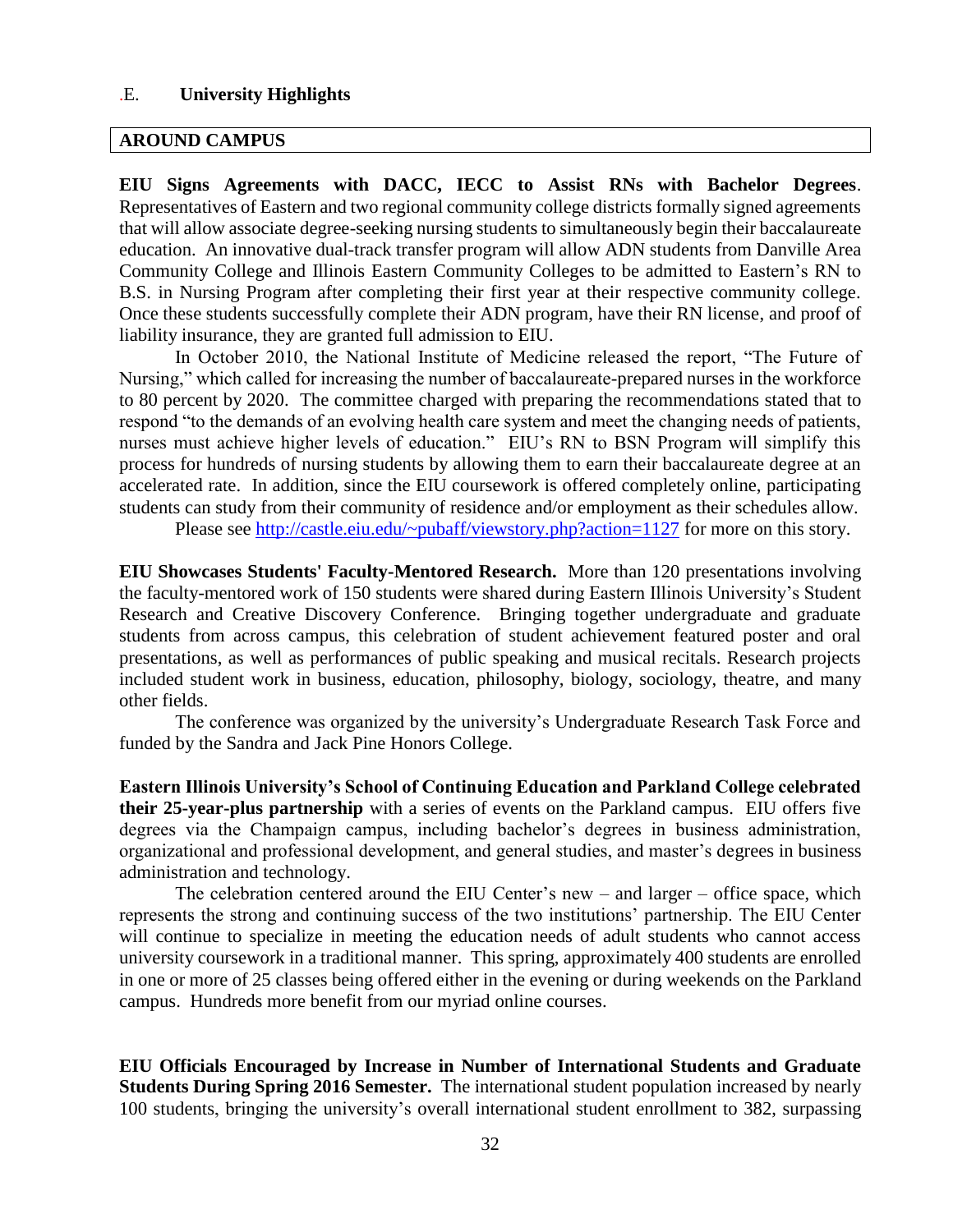the former record set in 2015. This population represents 40 countries, and most of these students study subjects related to technology, business, sustainable energy, economics, biological sciences, and kinesiology and sports studies.

The number of graduate students grew from 1,318 in the fall to 1,383 – an increase of nearly 5 percent. "We are extremely pleased with graduate student enrollment this spring," said Ryan Hendrickson, interim dean of the Graduate School. "Our graduate programs continue to attract new students, with an increasing number of international students as well as online graduate students who recognize the high quality graduate education one can receive at EIU."

**Eastern's M.S. in Technology has grown quickly and seems to be experiencing increasing demand.** Fall 2013 enrollment was 135 students, while the headcount in Spring 2016 is 235 students. There are approximately 400 applicants for Fall 2016, with plans to target a total student headcount of 300 students for that semester.

**Eastern Illinois University has been ranked as one of the best online colleges in Illinois for 2016.** The rankings compared all schools in Illinois that offer online post-secondary education programs based on value and affordability. To view the rankings, see [http://www.onlinecolleges.net/illinois/.](http://www.onlinecolleges.net/illinois/)

#### **STUDENT/FACULTY/STAFF /ALUMNI SPOTLIGHT**

**American Council on Education Names EIU Student Mario Sankis 2015 Student of the Year.**  Thirty-five-year-old Sankis, a former Marine, retired police officer and cancer survivor who attends EIU and plans a legal career, was presented the honor at [ACE2016,](http://www.aceannualmeeting.org/) ACE's 98th annual meeting in San Francisco. The [Student of the Year Award,](http://www.acenet.edu/about-ace/special-initiatives/Pages/ACE-Student-of-the-Year-Award.aspx) formerly the Adult Learner of the Year, is presented annually to an individual who has benefited academically or professionally from the use of ACE credit recommendations for workforce or military training. Recipients must demonstrate outstanding achievements in their community or workplace while successfully balancing demands such as family, career, and education.

"I am fortunate to attend an institution such as Eastern Illinois University, which accepted the ACE credit recommendations I earned through my military training and experiences," Sankis said. "I look forward to graduating this spring with my bachelor's degree in general studies and then pursue a law degree and ultimately achieve my goal of becoming a judge."

Please see [http://www.acenet.edu/news-room/Pages/ACE-Names-Illinois-Resident-Mario-](http://www.acenet.edu/news-room/Pages/ACE-Names-Illinois-Resident-Mario-Sankis-2015-Student-of-the-Year.aspx)[Sankis-2015-Student-of-the-Year.aspx](http://www.acenet.edu/news-room/Pages/ACE-Names-Illinois-Resident-Mario-Sankis-2015-Student-of-the-Year.aspx) for more on the story.

**Anita Shelton, chair, Department of History, will serve as interim dean of the College of Arts and Humanities, effective June 1, 2016**. " I look forward to her continued assistance in identifying and advancing the fine work of the college, and I know the university community will welcome her and assist her in the months ahead," said Blair Lord, provost and vice president for academic affairs. She will replace Interim Dean Glenn Hild, who plans to retire.

**A 27-year Veteran of Eastern's Police Department Appointed Interim Chief of Police.** Lt. John Hatfill of Lerna will serve as head of the department until June 30, 2016, or until the position is permanently filled. He replaces Adam Due, who retired on Dec. 31, 2015, after 12-plus years in the position. "Lt. Hatfill brings a depth of knowledge and experience to the interim chief position that will benefit EIU and our community partners," said Lynette Drake, Interim Associate Vice President for Student Affairs. "I'm pleased that he accepted this appointment."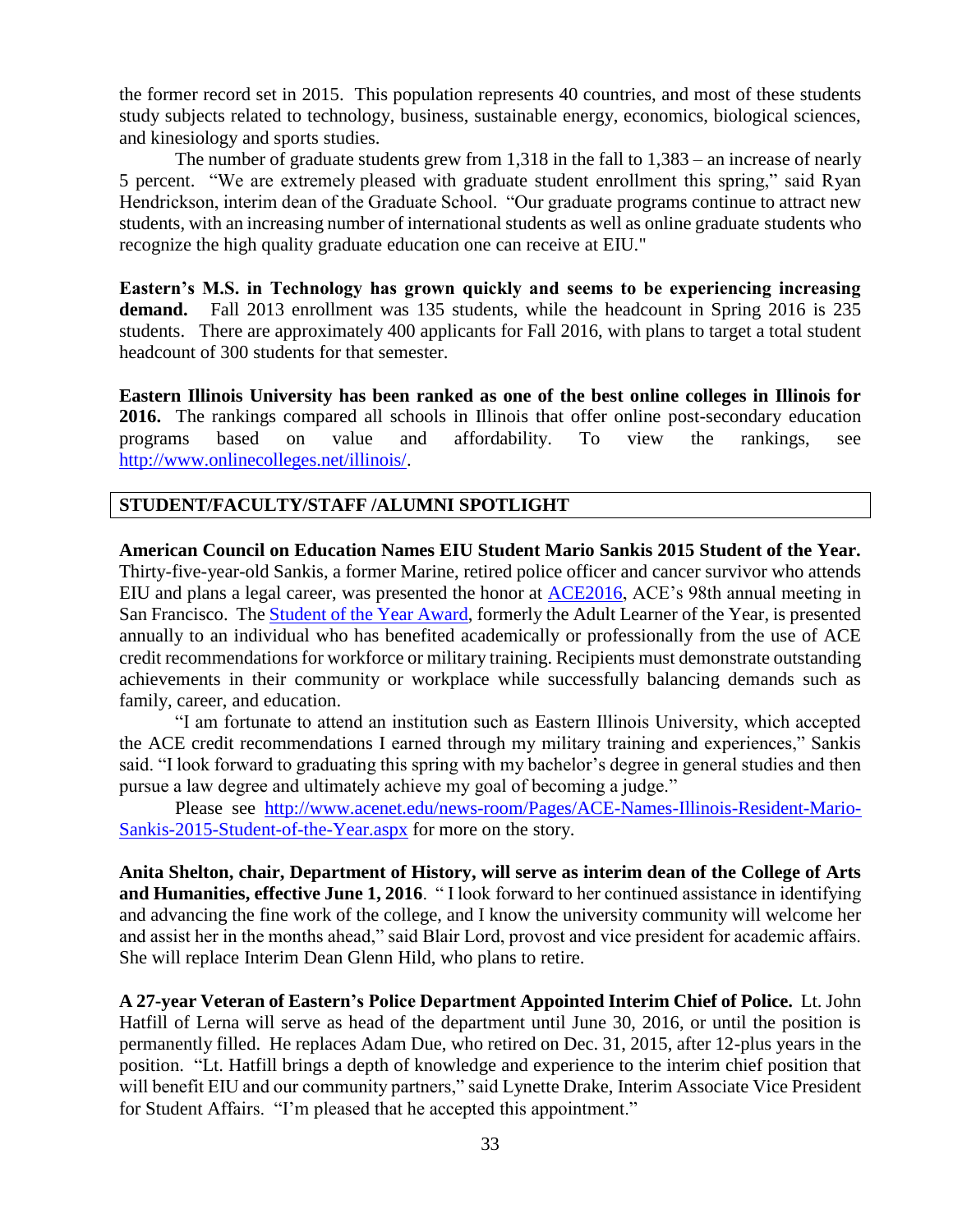### **FOCUS ON ATHLETICS**

**EIU men's soccer senior Nick Smith was named one of three male finalists for the prestigious NCAA Walter Byers post-graduate scholarship.** This marks the second time in school history EIU has had a male finalist for this award.

**Eastern Illinois athletics is currently second in the OVC Commissioner's Cup standings following completion of the winter championship sports season.** EIU has won the overall championship trophy three times and finished second in all other years the award has been handed out. This year, EIU has one championship in men's indoor track with second place finishes in football, volleyball, men's cross country, women's cross country, and women's indoor track.

**EIU Athletics had another successful spring fling event on April 9 in Lantz Arena.** The event had more than 350 guests and once again raised money to support EIU student-athletes.

**EIU had four teams receive NCAA Public Recognition** for their success in the classroom under the NCAA's Academic Progress Rate (APR) standards. The four teams recognized publicly on April 13 were men's cross country, men's tennis, women's cross country, and women's tennis.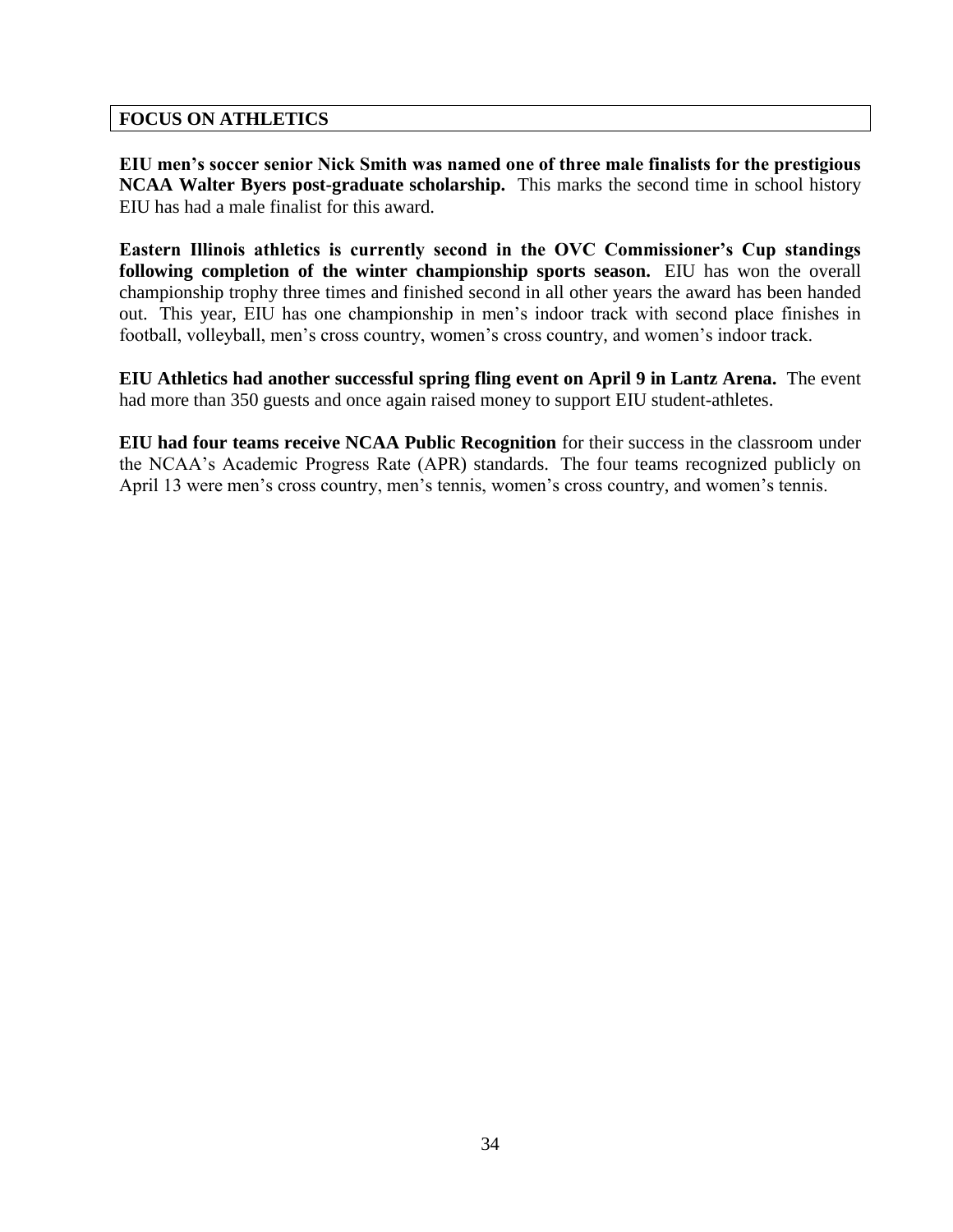# F. **Other Matters**